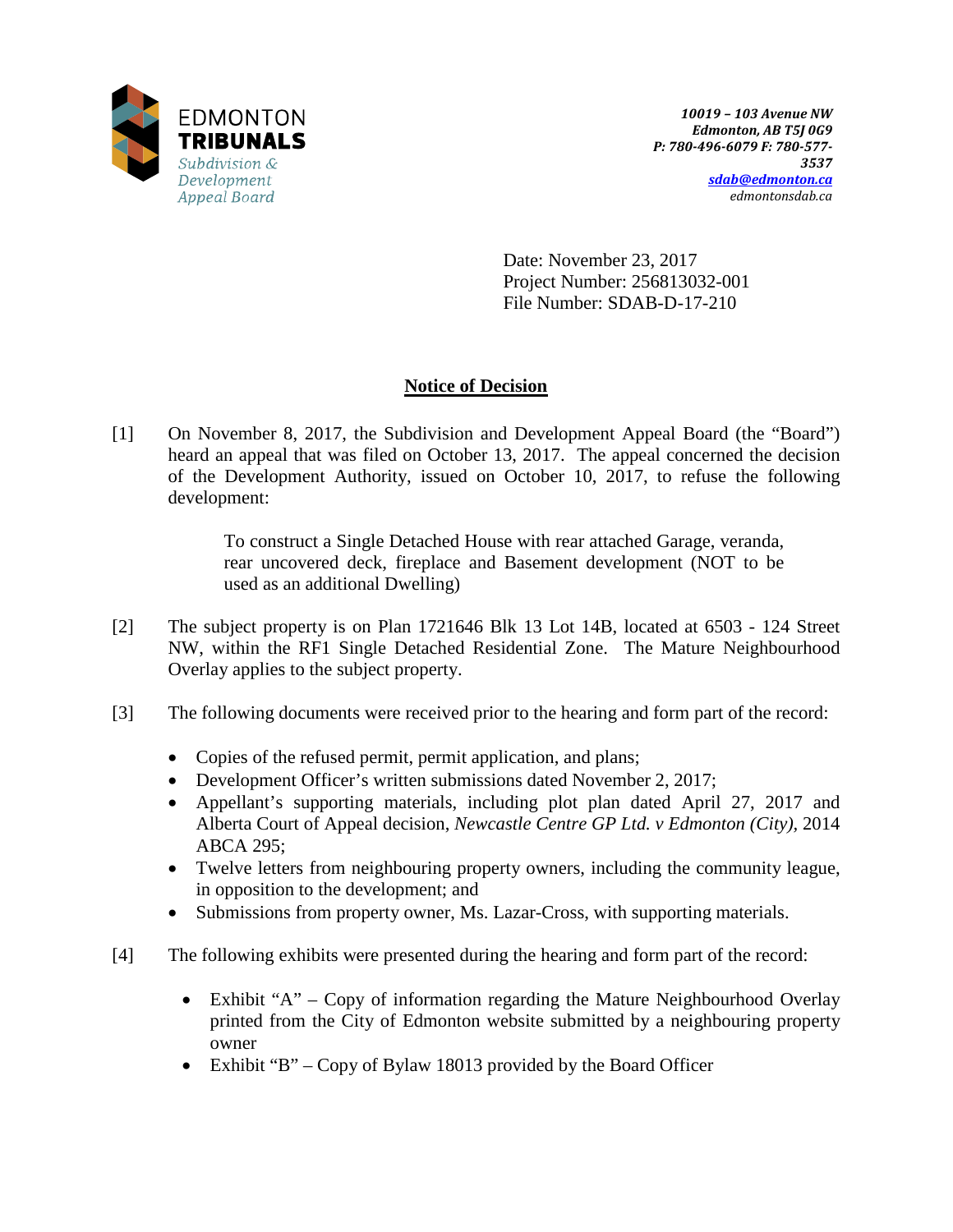## **Preliminary Matters**

- [5] At the outset of the appeal hearing, the Chairman confirmed with the parties in attendance that there was no opposition to the composition of the panel.
- [6] The Chairman outlined how the hearing would be conducted, including the order of appearance of parties, and no opposition was noted.
- [7] The appeal was filed on time, in accordance with Section 686 of the *Municipal Government Act*, RSA 2000, c M-26.

## **Summary of Hearing**

- *i) Position of the Appellant, Fyz River West Homes:*
- [8] The Appellant was represented by legal counsel, Mr. K. Haldane. He was accompanied by the property owner, Ms. C. Zhang.
- [9] Mr. Haldane asked that if it was the decision of the Board to not grant the required variances that the appeal be tabled to allow the Applicant to submit revised plans for a detached rear garage. This would allow the development to be reviewed again without the required six month re-submission interval.
- [10] Mr. Haldane referenced the Alberta Court of Appeal decision *Newcastle Centre GP Ltd. v Edmonton (City),* 2014 ABCA 295, 2014 Carswell Alta 1585 [*Newcastle*], which addresses the Board's test when considering whether to grant variances. The *Newcastle* decision determined that a variance does not create a presumption of negative impacts. Rather, it must be determined whether the proposed breezeway which gives rise to the variance interferes with the use and enjoyment of neighbouring properties.
- [11] Mr. Haldane referenced the Plot Plan dated April 27, 2017 to illustrate that the garage is 2.31 metres from the rear lot line and is connected to the house by a breezeway that is approximately 4.4 metres long. If the breezeway was removed and the garage was detached, the variance in the rear setback requirement would be 2.58 metres which is a relatively minor issue. Without the breezeway connection, the rear setback would be measured from the house.
- [12] The only property that will be impacted by the proposed breezeway is the property immediately to the north. That property is owned by his client and there is no objection to the required variance.
- [13] It was the Appellant's submission that the neighbours do not object to the proposed development per se but are unhappy about the approved subdivision for the subject lot. Under the existing legislation, the neighbours have no right of appeal on a subdivision approval and therefore have taken this opportunity to oppose the development.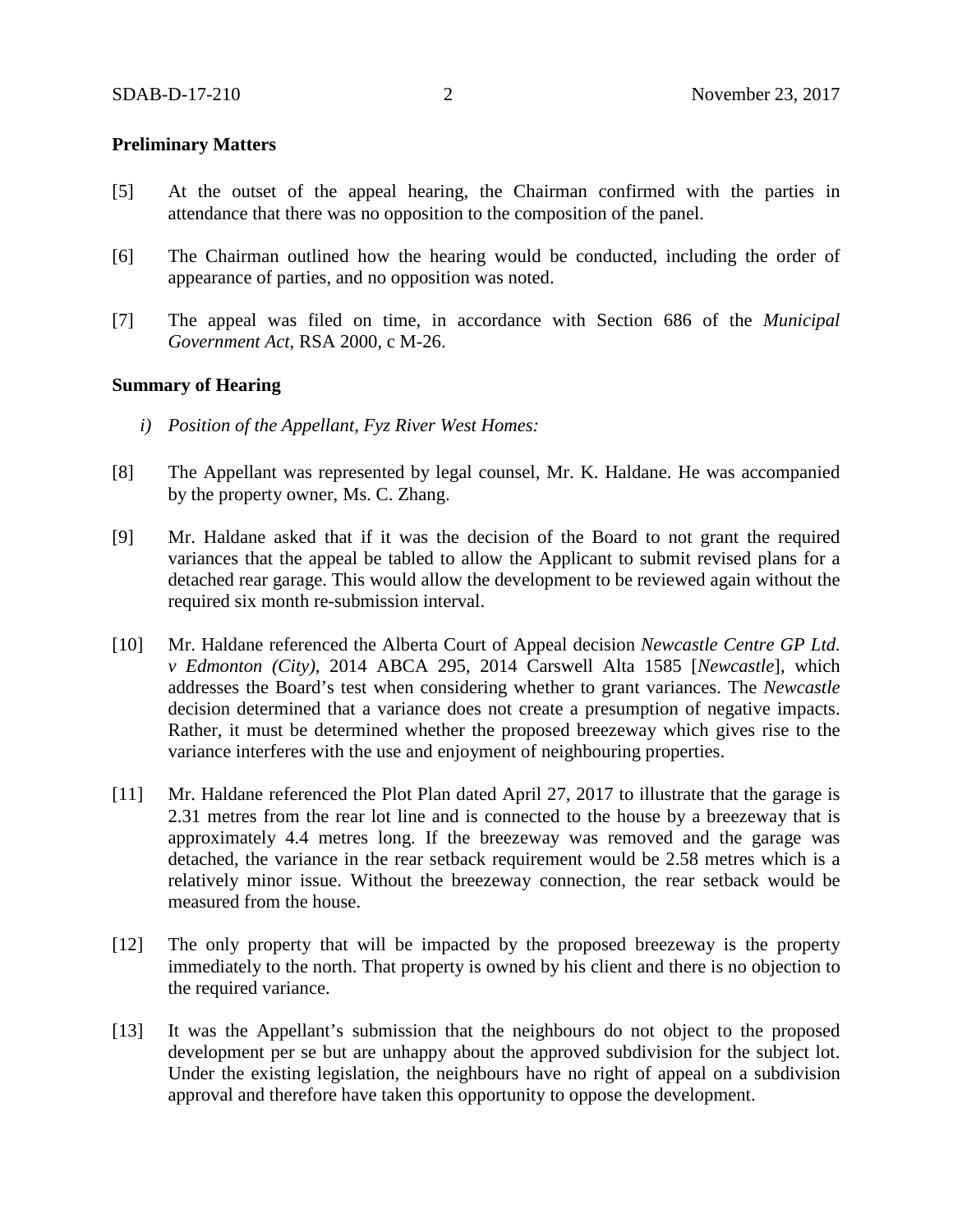- [14] However, the neighbours opposing the development need to address the impact that the required variances will have on their properties. Mr. Haldane submitted that the impact is minimal and will be primarily absorbed by the lot located immediately north of the subject site that is owned by his client.
- [15] The proposed front setback is 7.9 metres. The newly subdivided lot to the north will have a similar front setback; however, if that lot had been developed first, the variance for this lot could be reduced. His client would be willing to shift the development forward on the lot, should that be required by the Board as a condition for approval.
- [16] A diagram and photographs were referenced to illustrate that the proposed development is not that different from what currently exists on the lot, and that the proposed breezeway is a relatively small portion of the development. Elevation drawings illustrate that the breezeway cannot be seen from 65 Avenue because it is lower than the principal dwelling and the garage. The landscaping plan indicates that several mature trees and shrubs located on the property will be retained, further minimizing impact upon neighbours. If there is an impact, it will be completely absorbed by the lot immediately to the north.
- [17] Mr. Haldane referenced a copy of the refused development permit application, showing that the application was submitted on July 7, 2017 and refused on October 10, 2017. During this time period, amendments to the Mature Neighbourhood Overlay were passed by City Council. At the time of application, rear attached garages were permitted on corner sites. However, when the amendments came into effect on September 1, 2017, rear attached Garages were no longer allowed.
- [18] The regulations regarding vehicular access to properties where an abutting lane exists were also amended. Effective September 1, 2017, vehicular access from a public roadway, other than a Lane is no longer permitted where an abutting lane exists. Access to the proposed attached garage will be from the lane.
- [19] The community consultation requirements in the Mature Neighbourhood Overlay were also amended, and the assessed owners abutting the subject site and directly adjacent across the lane were consulted, pursuant to section 814.5(2).
- [20] Mr. Haldane referenced a letter of support received from the Community League contained, but noted that the Board subsequently received an email from the Community League indicating that they no longer support the proposed development. The Community League contended that they were not provided with all of the relevant information and based their support on incomplete and inaccurate information.
- [21] Mr. Haldane noted that the Community League's letter of opposition did not address the impact of the variances required for the proposed development. Ms. Zhang further clarified that she provided a copy of the Site Plan, east and west elevation drawings, and graphical renderings of the proposed development to the Community League at the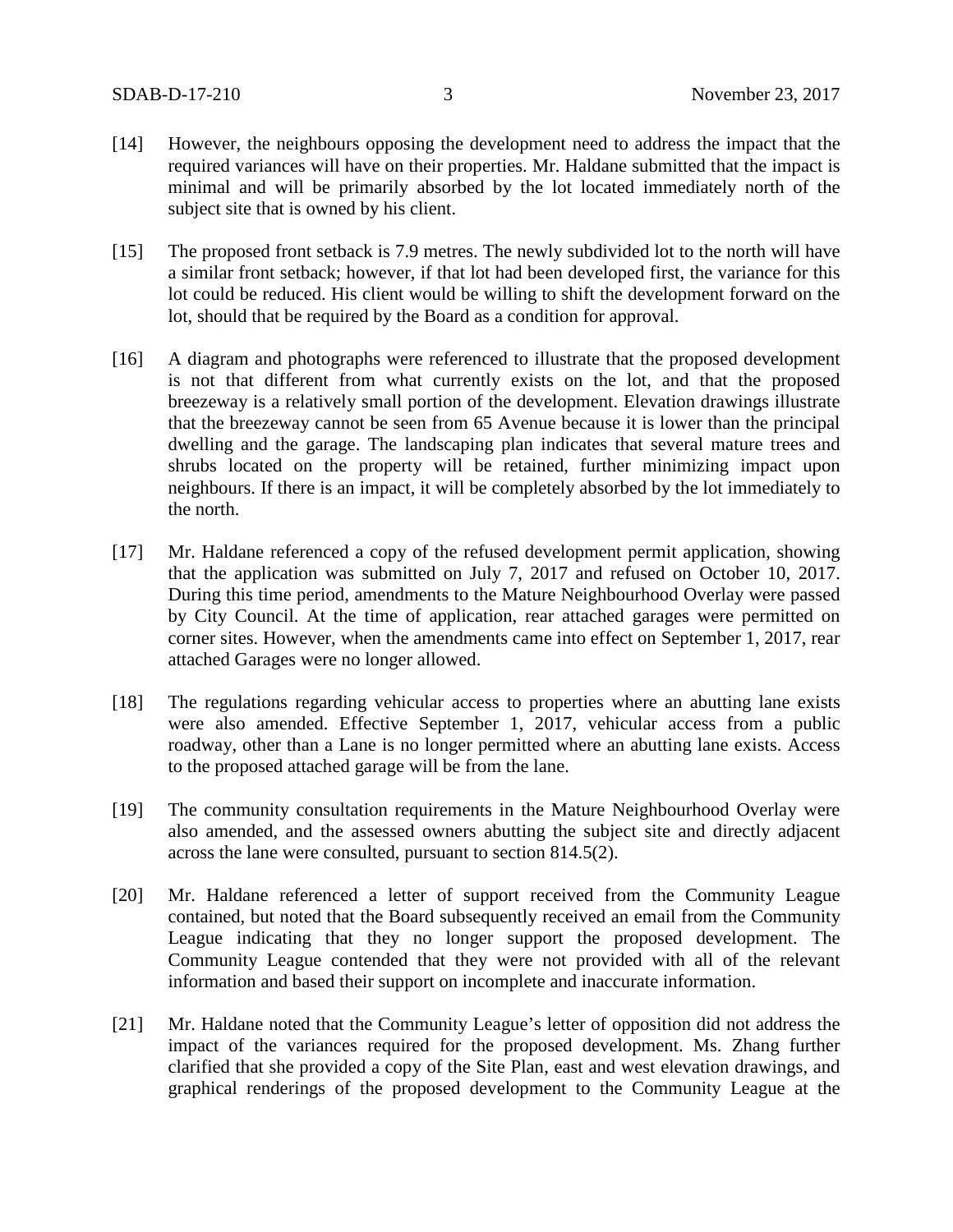direction of her Architect. It was therefore unclear to the Appellant as to what information the Community League was missing.

- [22] The Appellant provided the following information in response to questions from the Board:
	- a) The existing house was built in the 1950s and does not fit the needs of Ms. Zhang's family. The proposed new design is slightly smaller than some of the adjacent houses but will be designed to fit her family's needs.
	- b) Ms. Zhang talked to the President of the Community League. Further information was requested and provided. A Board meeting was held in September and Ms. Zhang was contacted afterward to discuss the proposed finishing materials and the retention of mature landscaping on the property.
	- c) Ms. Zhang spent a considerable amount of time discussing the proposed development with neighbours. It was her opinion that the neighbours were angry that the lot had been subdivided. Ms. Lazar-Cross lives immediately north of the newly subdivided northern lot. She indicated that she could not support this development until she had information regarding how the northern lot would be developed.
	- d) The neighbour across the lane supports the proposed development. The Community League and the neighbour who resides east of the subject site initially provided support for the proposed development.
	- e) There are many attached garages in this neighbourhood which no longer comply with the amended regulations in the Mature Neighbourhood Overlay.
	- f) The proposed development complies with the maximum allowable Site Coverage requirement. There is an existing carport at the rear of the property that is not shown on the Plot Plan. The proposed development will not significantly change the footprint of what already exists on the lot. The variance required is the result of a portion of the two storey projection and the proposed breezeway.
	- g) This development has to be reviewed using the amended regulations that came into effect on September 1, 2017, including the new regulations governing community consultation. The Board can determine whether there has been sufficient compliance with the new regulations governing consultation.
	- h) The design process began in February 2017 with the goal of completion by September 2017. Due to the desired time for completion, the Appellant wanted the proposed development to comply with all of the Bylaw requirements without any variances and the Architect designed the development accordingly. They were not advised when the application was made that amendments to the Zoning Bylaw were being considered.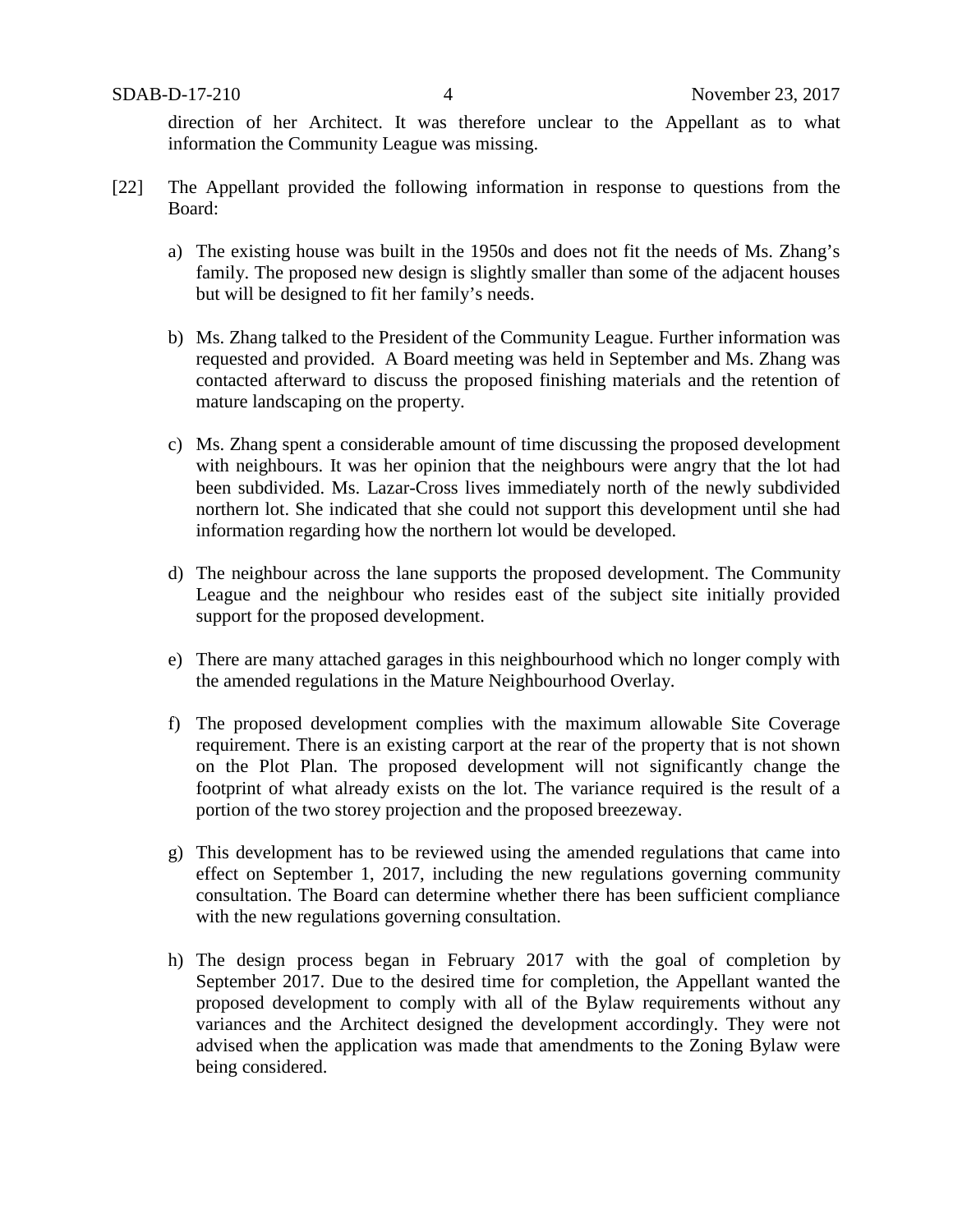- i) Many of the neighbours who oppose the proposed development have expressed concern regarding the removal of trees to accommodate the development. However, a large tree at the front of the lot will be retained as well as two mature trees that must remain as a condition of the subdivision approval.
- j) The minimum required rear setback could be complied with if the house was moved 2.85 metres toward the front of the lot. A large front setback is required because of the existing large setback on the immediately adjacent lot. However, if the subdivided lot to the north had been developed first, the minimum required front setback for the subject lot would change. The proposed attached garage would comply if the house was sited toward 65 Avenue.
- *ii) Position of Affected Property Owner in Opposition to the Development, Ms. H. Lazar-Cross*
- [23] Ms. Lazar-Cross emphasized that the neighbours and the Community League who initially provided support have now indicated non-support for the proposed development.
- [24] She submitted Exhibit "A", a printout from the City of Edmonton website containing information regarding the Mature Neighbourhood Overlay amendments. The printout explained that after July 7, 2017, all development permit applications will be reviewed using the new Overlay regulations. She noted that the Development Officer's report included the date of July 10, 2017.
- [25] She conceded that she and her neighbours were initially upset that the subdivision of this lot was approved but they have accepted it. In this instance, they would like to address the proposed development and the impacts it will have in the neighbourhood.
- [26] She and her husband own the abutting property directly north of this proposed development. There will be another home developed between their two lots on a 28 foot wide lot. They have not seen any plans for that development but it was her opinion that the future development of this second subdivided lot must be considered in the overall picture.
- [27] The proposed development does not conform with the development regulations contained in the Mature Neighbourhood Overlay and was refused based on variances required to those regulations, specifically because of the proposed rear attached garage and the reduced rear setback.
- [28] She referenced the Site Study Plan document from her supporting materials, which showed that the proposed development and the future development on both of the subdivided lots will most likely result in the removal of all of the trees and shrubs on the existing property, except for one large tree on the northwest portion of the lot.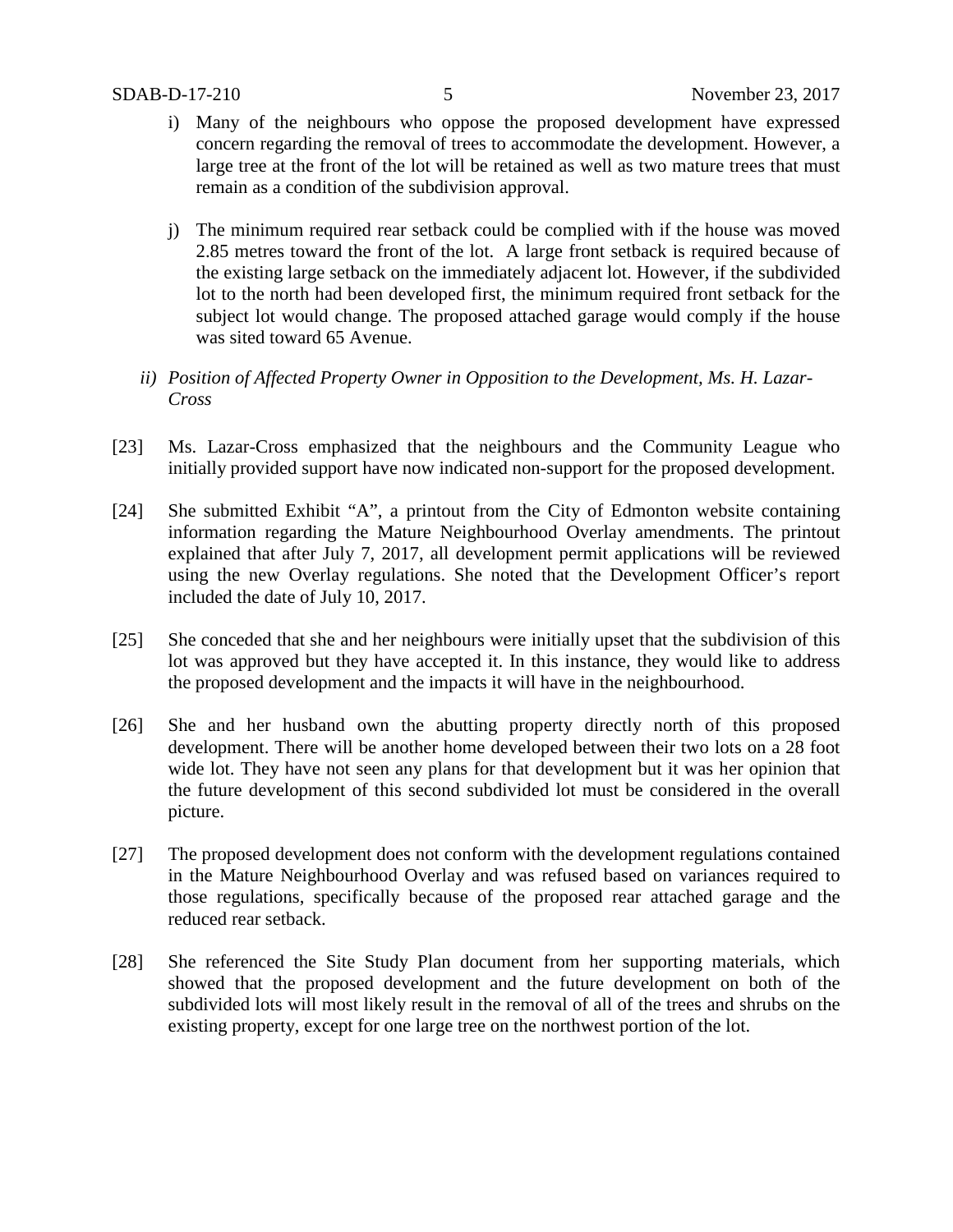- [29] A photograph of her side yard was referenced to show how the trees overhang along the shared fence creating privacy between the yards. These trees are located on the lot to the south but will have to be removed.
- [30] Section 814.3(4) of the Mature Neighbourhood Overlay states that the minimum rear setback shall be 40 percent of the site depth; the subject development proposes a rear setback at six percent of the site depth. Therefore the proposed development will not have any rear yard. All houses in this neighbourhood have rear yards with mature trees.
- [31] The proposed development will create a 97 foot wide wall immediately south of their property which will drastically decrease the amount of sunlight in their yard and have a destructive effect on flowering perennials and full sun plantings, especially along the south fence and patio. All of these plants are a main feature of her yard.
- [32] She referenced a diagram to show that even though her house is a metre higher in elevation, the angle of the proposed development and the massing has the potential for sun loss and shadowing. This diagram did not consider the future development of a house on the lot between the subject property and her house.
- [33] Over the past 17 years, she has completely renovated her house and a tranquil, natural rear yard living space has been developed. All of the healthy mature trees around the perimeter of the rear yard were retained and complemented with new trees and shrubs. Trees and shrubs were chosen according to the levels of sunlight in the yard.
- [34] The proposed development is on a corner lot at the entrance to the cul-de-sac and the proposed 97 feet wide frontage is completely out of scale to any of the other houses in the neighbourhood. An existing two Storey house on the adjacent corner is only 52 feet wide and her own house is only 50 feet wide.
- [35] Section 814.3(19) of the Mature Neighbourhood Overlay states that rear attached garages shall not be allowed. This development has a rear attached garage connected to the house.
- [36] The rear setback requirement of 40 percent does not align where the house joins the garage connector. An additional 3.35 metres of the two storey house that projects into the rear setback also does not conform with the requirement. This further impacts the loss of sun into her yard as well as into the adjacent 28 foot wide lot
- [37] The new Mature Neighbourhood Overlay regulations allow a further projection into the front setback. A 20 percent maximum of site depth is now permitted. This allows an approximately eight feet projection beyond the front of the house, representing an additional three to four feet from what would have been allowed under the previous regulations. The resulting sun shadow could damage a mature spruce tree in her front yard.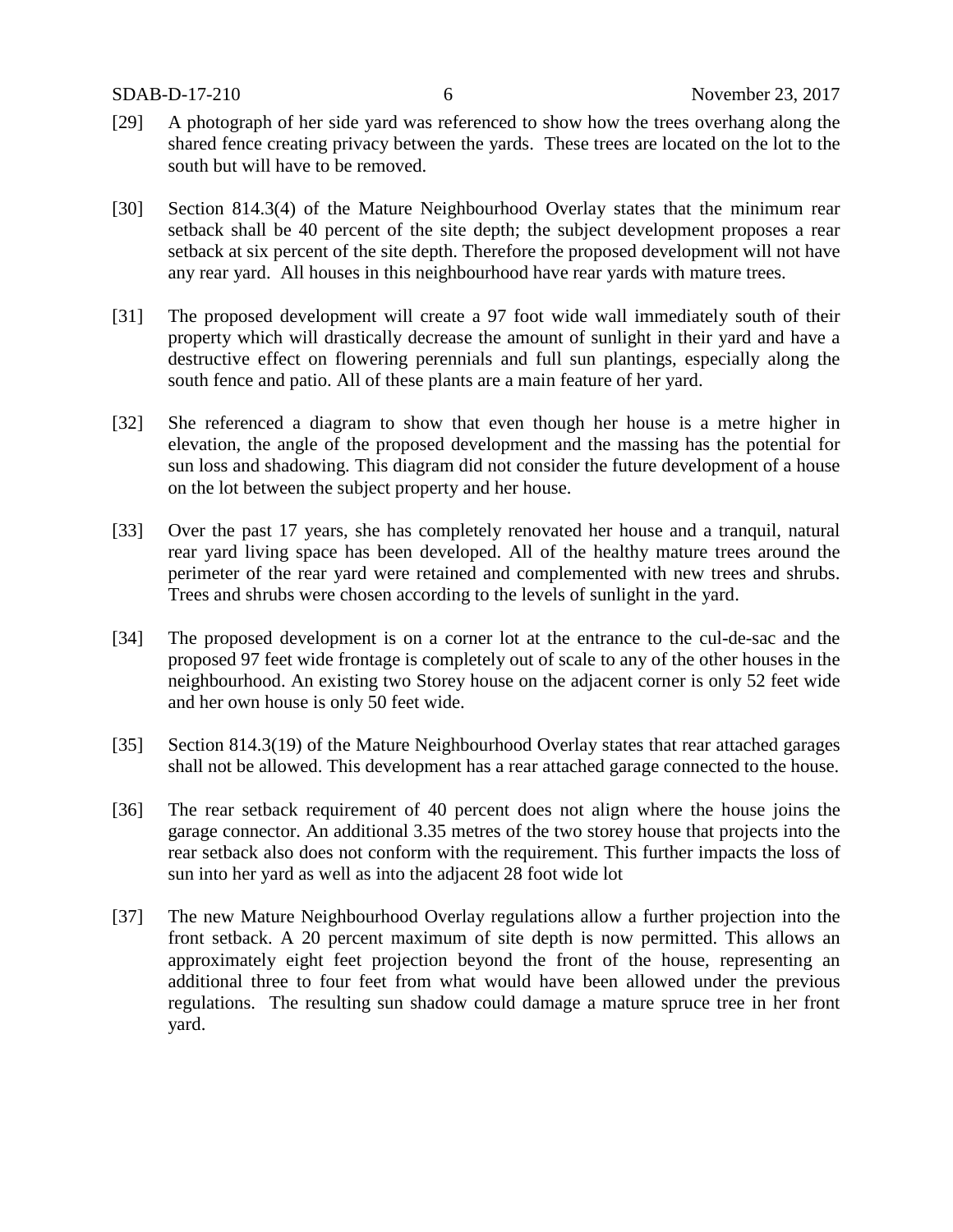- [38] Ms. Lazar-Cross then reviewed several alternatives for the proposed development which would be suitable in her view. These alternatives would conform with the Bylaw requirements, namely that the proposed garage be detached.
- [39] In her view, the proposed development is too big for the subject lot and does not conform to the Bylaw requirements. Bylaws are adopted for all to follow so that everyone knows what to except when a new development is approved. New neighbours are welcomed with the hope that they will respect the beauty of the neighbourhood and the Bylaws that govern development.
- [40] Ms. Lazar-Cross provided the following information in response to questions from the Board:
	- a) The sun shadow study she submitted does not cover different times of the year. She acknowledged that shadowing would probably not occur in the summer months but plants need sunlight all year long, including winter. In order for their yard to have sunlight at all times of the year it would be necessary for both of the newly subdivided lots to be developed with detached garages.
	- b) She would have preferred that someone buy the subject property and renovate it. Based on current circumstances, the best outcome for neighbours would be for both of the newly subdivided lots to comply with all of the setback requirements which would minimize the amount of sun shadow.
	- c) She referenced an article from the Edmonton Journal which stated that 70 percent of survey respondents preferred a large rear yard rather than a large front yard. The amendments to the Mature Neighbourhood Overlay would allow the development to be sited three to four feet further into the front yard.
	- d) None of the three alternative solutions she provided were discussed with the Appellant.
	- e) The Community League did not contact any of the neighbours before making the decision to support the proposed development. She met with a member of the Community League Board to review the proposed drawings and it was discovered that part of the covered front porch was not included in the site coverage calculation. This oversight was subsequently corrected by the Development Officer.
	- f) She received notice that the subdivision was approved on April 6, 2017. She accepts that the lot has been subdivided, but remains concerned about the size of future developments on the subdivided lots.
	- g) The existing house and attached garage are approximately 77 feet wide without the carport, 20 feet narrower than the proposed development and therefore has less impact on sunlight penetration into her yard when compared to the proposed development.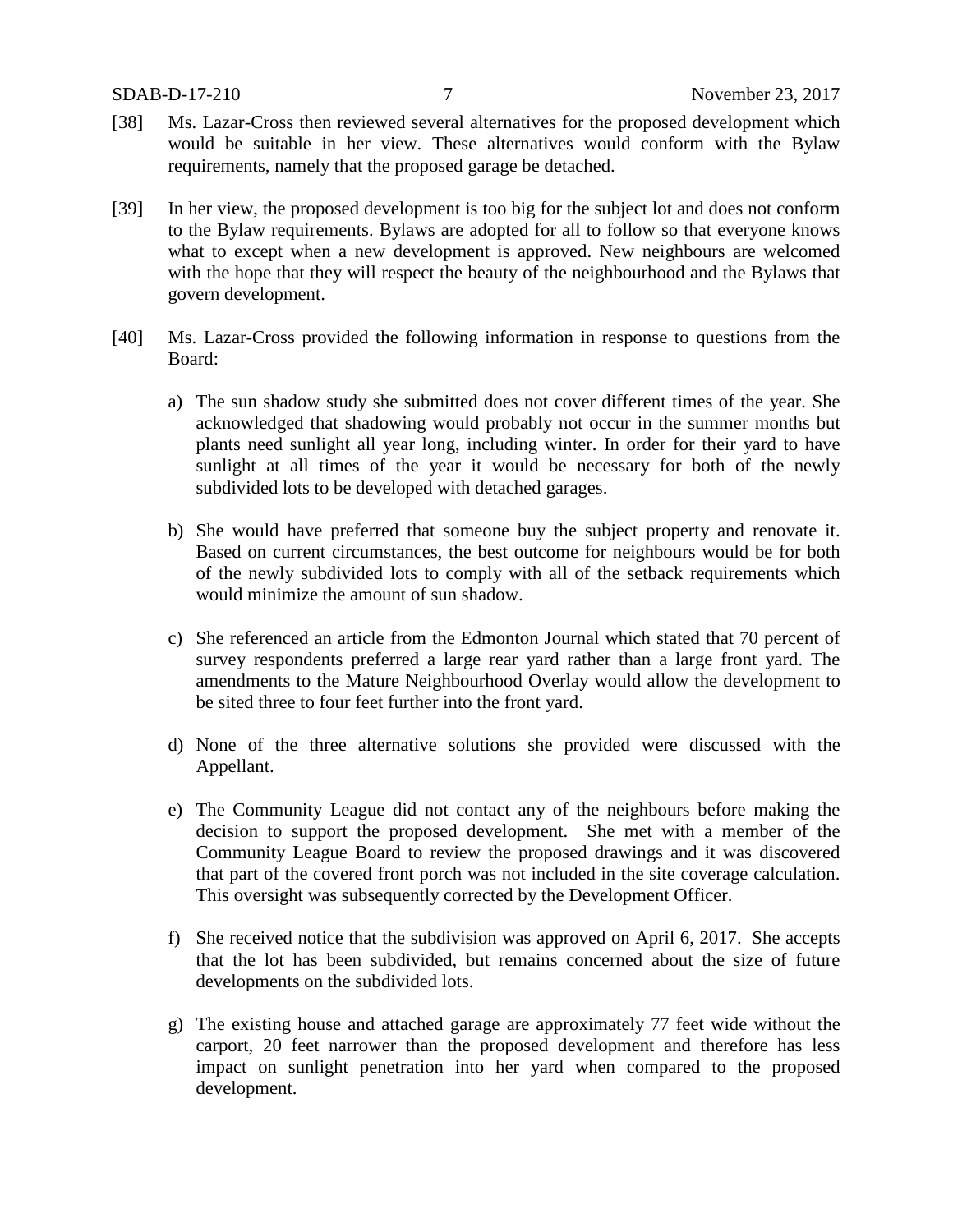- h) She acknowledged that the proposed development complies with the maximum allowable site coverage requirements and that if this development is refused, an application could be made to build a larger house that complies with all of the Bylaw requirements.
- i) Moving the development further to the west would have the potential of damaging a large mature tree and would result in sunlight penetration into her front yard.
- *iii) Position of Affected Property Owner in Opposition to the Development, Mr. Fleming*
- [41] Mr. Fleming reiterated the concerns of Ms. Lazar-Cross.
- [42] Many of the homes in the area have been renovated and new houses have been built on large lots to maintain the character of the neighbourhood.
- [43] Feedback was provided to the Subdivision Authority that they were opposed to the proposed subdivision. The major concern was increased density and the resulting traffic problems due to proximity to the University of Alberta South Campus. It was also his opinion that this neighbourhood is desirable to individuals who want to subdivide a large lot and develop two houses in order to make a profit.
- [44] The amended Mature Neighbourhood Overlay regulations are intended to better protect mature neighbourhoods. The proposed development does not preserve the character of the neighhbourhood. It covers almost two 55 feet wide lots with a 97 feet wall directly across the street from his house. The proposed development should be more consistent with the surrounding properties and the streetscape.
- [45] He acknowledged that the existing house requires the same two variances as the proposed development because of the amendments made to the Mature Neighbourhood Overlay. He also acknowledged that there are three other houses with attached rear garages on corner lots in this neighbourhood. However, City Council must have been aware that there are some rear attached garages in mature neighbourhoods, yet it still decided to amend the regulations and not permit attached rear garages at all. As such, this development should be assessed using the new regulations that came into effect on September 1, 2017.
- [46] This appeal was his first opportunity to provide feedback regarding the proposed development following the amended consultation requirements. The Appellant made no attempt to contact him to discuss the proposed development.
- [47] It was his opinion that it is not fair for the Appellant to ask to come back before the Board with revised plans if the appeal is not successful.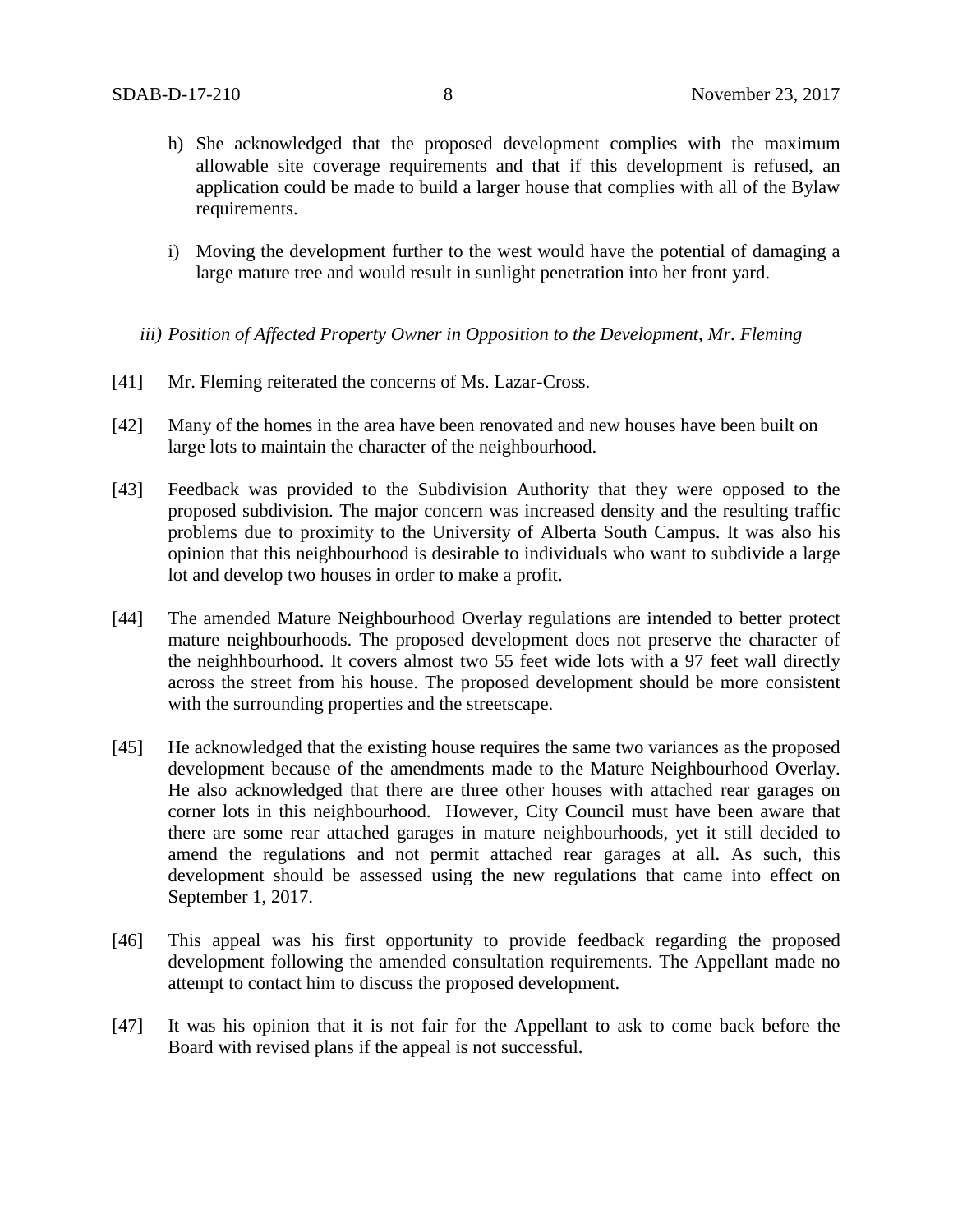- *iv) Position of Affected Property Owner in Opposition to the Development, Mr. Gregory*
- [48] The renovations for his own house comply with all of the development regulations contained in the Mature Neighbourhood Overlay. Rules change over time and it is only fair that the current regulations are applied to the proposed development. In his opinion, granting variances to one neighbour is unfair. Rules should be followed by everyone.
	- *v) Position of Affected Property Owner in Opposition to the Development, Ms. S. Lambert*
- [49] It was her opinion that the onus should be on the Appellant to prove that there is no harm caused by the proposed development and the required variances.
- [50] Rear attached garages are not allowed and the Appellant should build a detached garage to comply with the Bylaw requirements. The proposed development will result in a loss of sunlight for neighbouring property owners and will impact potential resale values. The proposed development will have a harmful ripple effect in the neighbourhood.
	- *vi) Position of the Development Authority*
- [51] The Development Authority provided written submissions and did not attend the hearing.
	- *vi) Rebuttal of the Appellant*
- [52] The Board is dealing only with the limited portion of the proposed development that requires a variance. The Board must evaluate the proposed development in accordance with the Bylaw requirements that exist at this time.
- [53] In response to the sun shadow study submitted by Ms. Lazar-Cross, it was his opinion that the proposed development will not have any impact on sun shadow on the west side of the property, even on October  $24<sup>th</sup>$  (being the date of the study). Sun shadow studies are not typically prepared for this type of development because in this part of the world, a development is not going to have any impact on neighbouring properties between May and September.

## **Decision**

- [54] The appeal is **ALLOWED** and the decision of the Development Authority is **REVOKED**. The development is **GRANTED** as approved by the Development Authority, subject to the following conditions:
	- 1. The development shall be constructed in accordance with the stamped and approved drawings;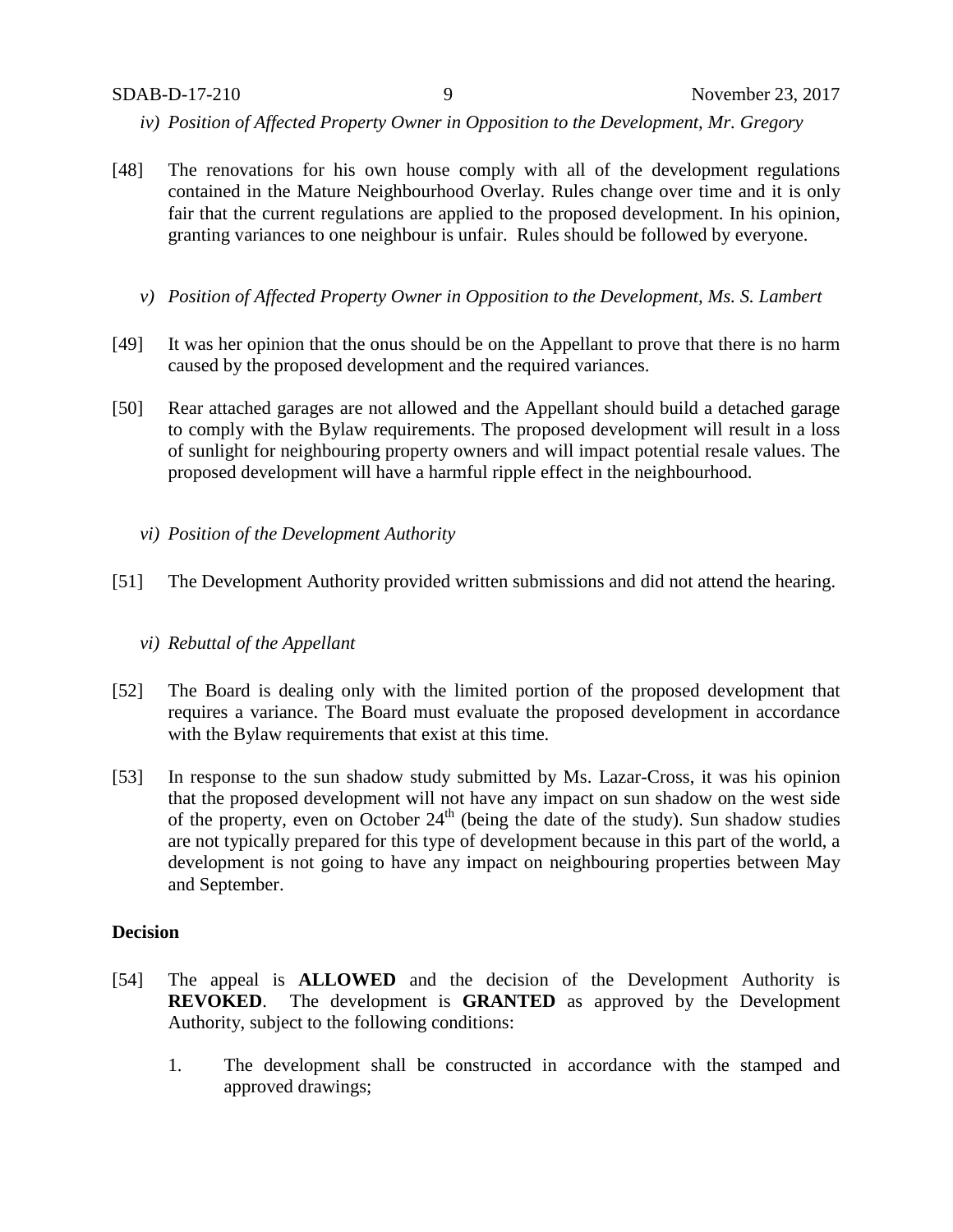- 3. The maximum Height shall not exceed 8.9m, in accordance with Section 52 of the Edmonton Zoning Bylaw 12800;
- 4. Platform Structures located within a Rear Yard or interior Side Yard, and greater than 1.0 metres above the finished ground level, excluding any artificial embankment, shall provide Privacy Screening to prevent visual intrusion into Abutting properties (Reference Section 814.3.9);
- 5. Single Detached Housing/Semi-detached housing requires 1 parking space per dwelling; parking may be in tandem as defined in Section 6.1.112 (Reference Schedule 1 of Section 54.2);
- 6. For Single-detached Housing, Semi-detached Housing and Duplex Housing, a minimum Private Outdoor Amenity Area shall be designated on the Site plan. Neither the width nor length of the Private Outdoor Amenity Area shall be less than 4.0 metres. The Private Outdoor Amenity Area may be located within any Yard, other than a Front Yard, and shall be permanently retained as open space, unencumbered by an Accessory Building or future additions (Reference Section 47);
- 7. Landscaping shall be installed and maintained in accordance with Section 55;
- 8. Frosted or opaque glass treatment shall be used on windows as indicated on the drawings to minimize overlook into adjacent properties (Reference Section 814.3.8);
- 9. The proposed Basement development(s) shall NOT be used as an additional Dwelling. An additional Dwelling shall require a separate Development Permit application.
- 10. Proposed wet bar shall only be used by the household which uses the principal kitchen on the main floor.
- 11. No lockable doors shall be installed that physically separates the main floor and basement.

# ADVISEMENT:

- 1. Any future deck development greater than 0.6m (2ft) in height will require development and building permit approvals.
- 2. Any future deck enclosure or cover requires a separate development and building permit approval.
- 3. Any future additional dwelling such as Secondary Suite shall require a separate development permit application.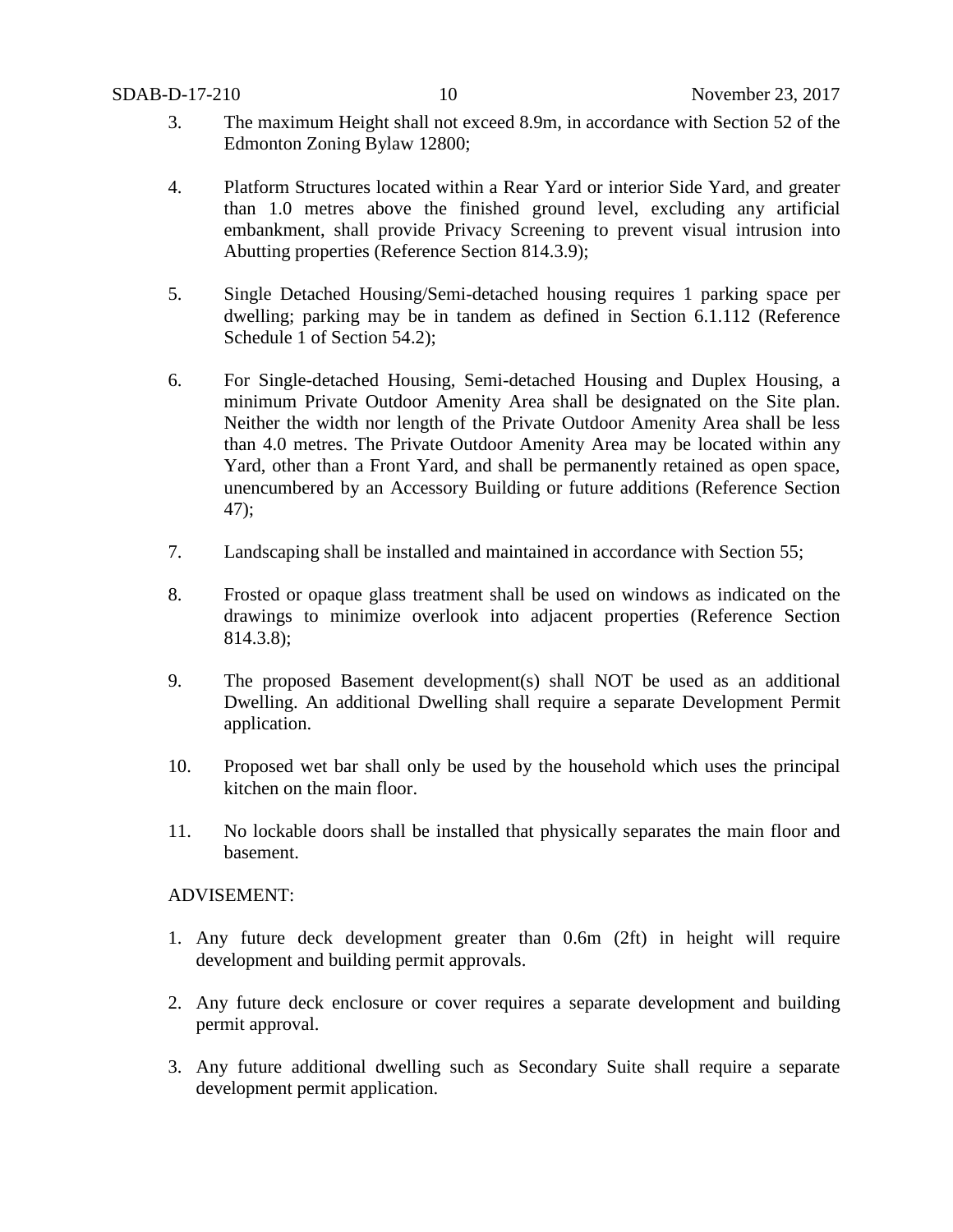- 4. The driveway access must maintain a minimum clearance of 1.5m from the service pedestal and all other surface utilities.
- 5. Lot grades must match the Edmonton Drainage Bylaw 16200 and/or comply with the Engineered approved lot grading plans for the area. Contact Drainage Services at 780-496-5576 or lot.grading@edmonton.ca for lot grading inspection inquiries.
- 6. Unless otherwise stated, all above references to "section numbers" refer to the authority under the Edmonton Zoning Bylaw 12800.
- 7. An approved Development Permit means that the proposed development has been reviewed against the provisions of this bylaw. It does not remove obligations to conform with other legislation, bylaws or land title instruments including, but not limited to, the Municipal Government Act, the Safety Codes Act or any caveats, restrictive covenants or easements that might be attached to the Site.
- 8. A Building Permit is required for any construction or change in use of a building. Please contact the 311 Call Centre for further information.
- [55] In granting the development the following variances to the Edmonton Zoning Bylaw are allowed:
	- 1. The requirements of section 814.3(19) are waived to allow a rear attached Garage at this location.
	- 2. The minimum required Rear Setback as per section 814.3(4) is varied to allow a deficiency of 13.6 metres, thereby decreasing the minimum required to 2.3 metres (6% of Site Depth) instead of 15.9 metres (40% of the Site Depth).

# **Reasons for Decision**

- [56] The proposed development is for a Single Detached House, which is a Permitted Use in the RF1 Single Detached Residential Zone. The subject Site is also located in the Mature Neighbourhood Overlay ("MNO"), and as a result, additional development regulations have been considered in the assessment of the proposed development.
- [57] The proposed development complies with all of the development regulations pursuant to Section 110 of the *Edmonton Zoning Bylaw*, and all but two of the development regulations pursuant to Section 814 of the *Edmonton Zoning Bylaw*.
- [58] The Board has granted the required variances for the following reasons:
	- a) Neighbouring property owners who appeared in opposition to the proposed development addressed two main objections, specifically: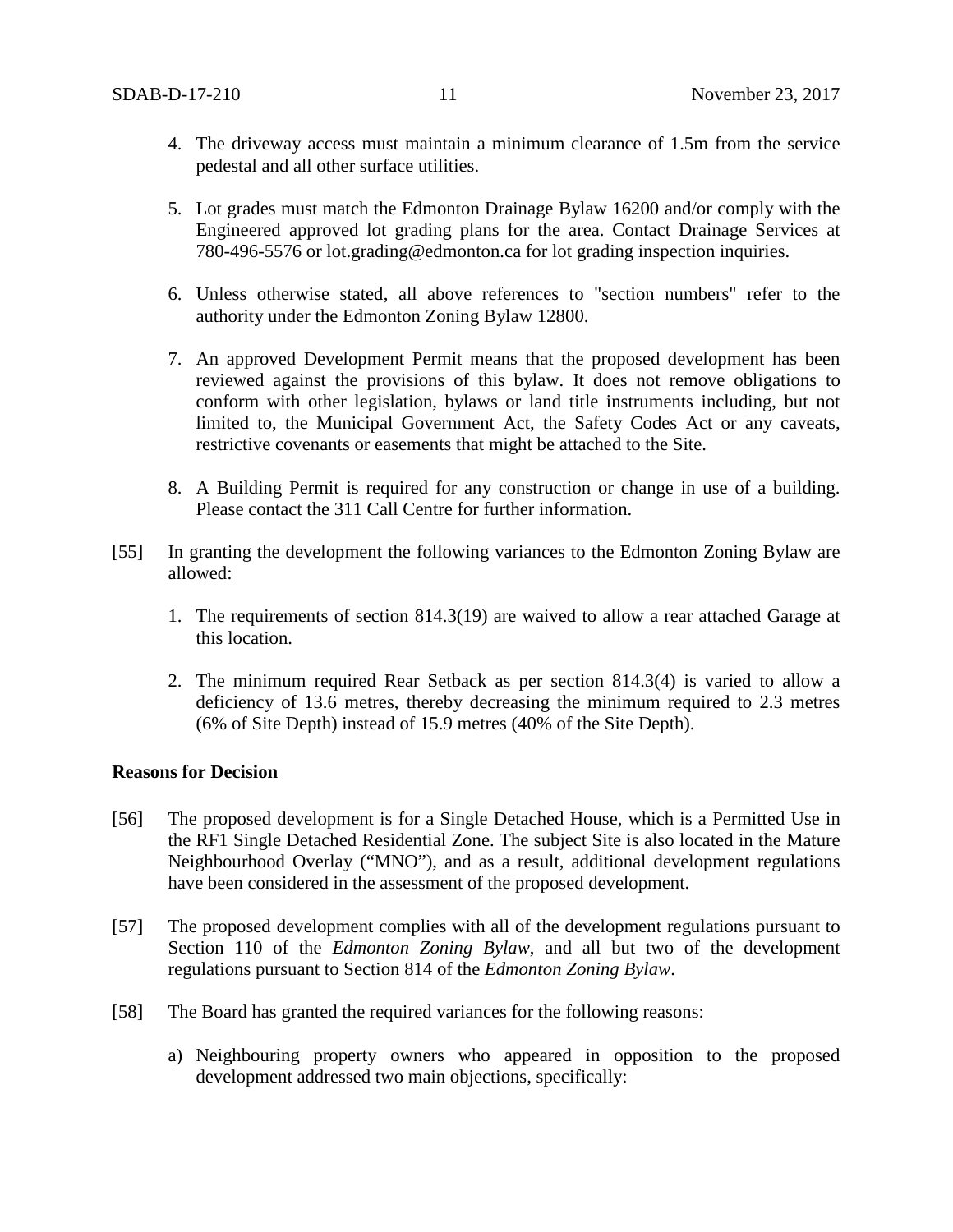- i) A potential negative effect on a lot located two lots north of the subject Site because of a loss of sunlight penetration; and
- ii) Potential massing effect created by the Garage attached to the principal Dwelling, thereby creating one large structure that has the potential to negatively impact the streetscape along 65 Avenue.
- b) Based on the evidence provided, the Board did not find the concern regarding sunlight penetration to be convincing. Based on a review of the plans, the Board finds that it is the proposed two Storey principal Dwelling (which complies with the Bylaw requirements) that will cause most of the sun shadowing on neighbouring properties. The variance required for a portion of the projection and breezeway will not significantly impact sunlight penetration north of the subject site because the Garage is connected to the principal Dwelling by a single Storey, narrow breezeway. The breezeway will not create a significant shadow, and while the entire structure may impact sun shadowing on lands to the north, the variances requested will not have a significant impact.
- c) The Board was more concerned with the potential massing impact that the conjoined structure could have on the streetscape of 65 Avenue. Despite these concerns, the Board has found that the massing effect will not have a material impact on the use, value or enjoyment of neighbouring parcels of land or the amenities of the neighbourhood for the following reasons:
	- i) The garage portion of the structure, when viewed from many angles, still looks like a separate building. Only from some angles can it be determined that the house portion of the development and the garage portion of the development are joined. These two portions are joined by a narrow breezeway and as a result, the house portion and the garage portion of the development are very clearly defined. This architectural articulation and definition substantially mitigates any negative affect that may be caused by the development of a rear attached Garage.
	- ii) The Board notes that the breezeway connecting the garage and the principal Dwelling is screened from the street view on 65 Avenue by both a privacy screen and substantial existing mature landscaping, which further obscures the view of the breezeway from 65 Avenue.
- [59] Based on a review of the aerial photographs provided and the evidence of those opposed to the appeal, the Board finds that rear attached Garages on corner lots are, in fact, characteristic of this neighbourhood. The Board notes that those opposed to the development all found that the existing structure on the subject Site was characteristic of the neighbourhood and wanted it to remain if possible. The Board notes that the existing house has a rear Garage that does not comply with the minimum required Rear Setback requirement. Based on this evidence, the Board finds that the objections of the neighbours who oppose the development were based primarily on other architectural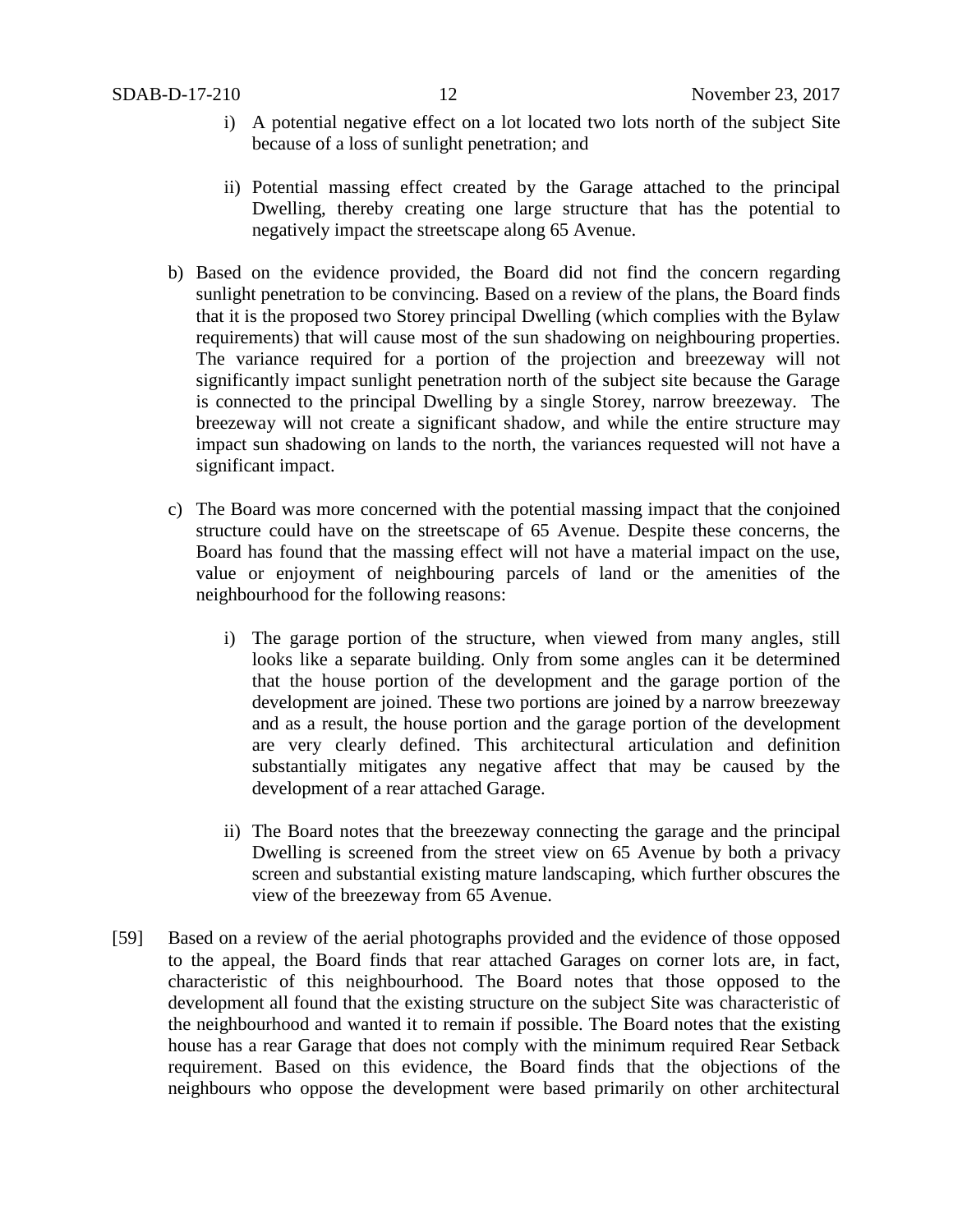features of the development rather than the proposed attached rear garage or the variance required in the minimum rear setback.

[60] For the above reasons, the Board finds that the proposed development with the variances required, will not unduly interfere with the amenities of the neighbourhood nor materially interfere with or affect the use, enjoyment or value of neighbouring parcels of land.

> Mr. I. Wachowicz, Chairman Subdivision and Development Appeal Board

Board members in attendance: Mr. V. Laberge, Mr. A. Bolstad, Ms. D. Kronewitt-Martin, Mr. R. Hobson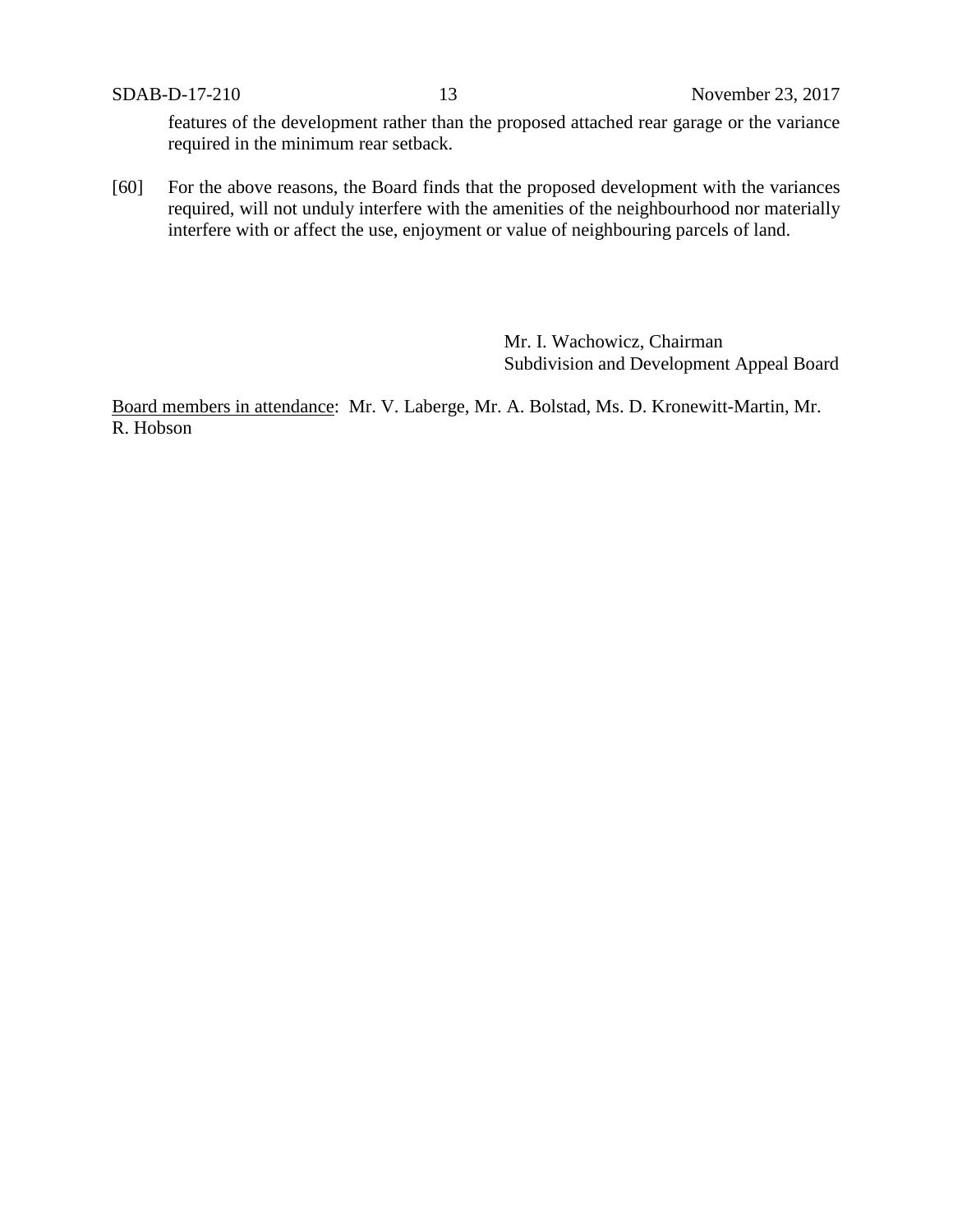# **Important Information for the Applicant/Appellant**

- 1. This is not a Building Permit. A Building Permit must be obtained separately from the Sustainable Development Department, located on the 2nd Floor, Edmonton Tower, 10111 – 104 Avenue NW, Edmonton, AB T5J 0J4.
- 2. Obtaining a Development Permit does not relieve you from complying with:
	- a) the requirements of the *Edmonton Zoning Bylaw*, insofar as those requirements have not been relaxed or varied by a decision of the Subdivision and Development Appeal Board,
	- b) the requirements of the *Alberta Safety Codes Act*,
	- c) the *Alberta Regulation 204/207 – Safety Codes Act – Permit Regulation*,
	- d) the requirements of any other appropriate federal, provincial or municipal legislation,
	- e) the conditions of any caveat, covenant, easement or other instrument affecting a building or land.
- 3. When an application for a Development Permit has been approved by the Subdivision and Development Appeal Board, it shall not be valid unless and until any conditions of approval, save those of a continuing nature, have been fulfilled.
- 4. A Development Permit will expire in accordance to the provisions of Section 22 of the *Edmonton Zoning Bylaw, Bylaw 12800*, as amended.
- 5. This decision may be appealed to the Alberta Court of Appeal on a question of law or jurisdiction under Section 688 of the *Municipal Government Act*, RSA 2000, c M-26. If the Subdivision and Development Appeal Board is served with notice of an application for leave to appeal its decision, such notice shall operate to suspend the Development Permit.
- 6. When a decision on a Development Permit application has been rendered by the Subdivision and Development Appeal Board, the enforcement of that decision is carried out by the Sustainable Development Department, located on the 2nd Floor, Edmonton Tower, 10111 – 104 Avenue NW, Edmonton, AB T5J 0J4.

*NOTE: The City of Edmonton does not conduct independent environmental checks of land within the City. If you are concerned about the stability of this property for any purpose, you should conduct your own tests and reviews. The City of Edmonton, when issuing a development permit, makes no representations and offers no warranties as to the suitability of the property for any purpose or as to the presence or absence of any environmental contaminants on the property.*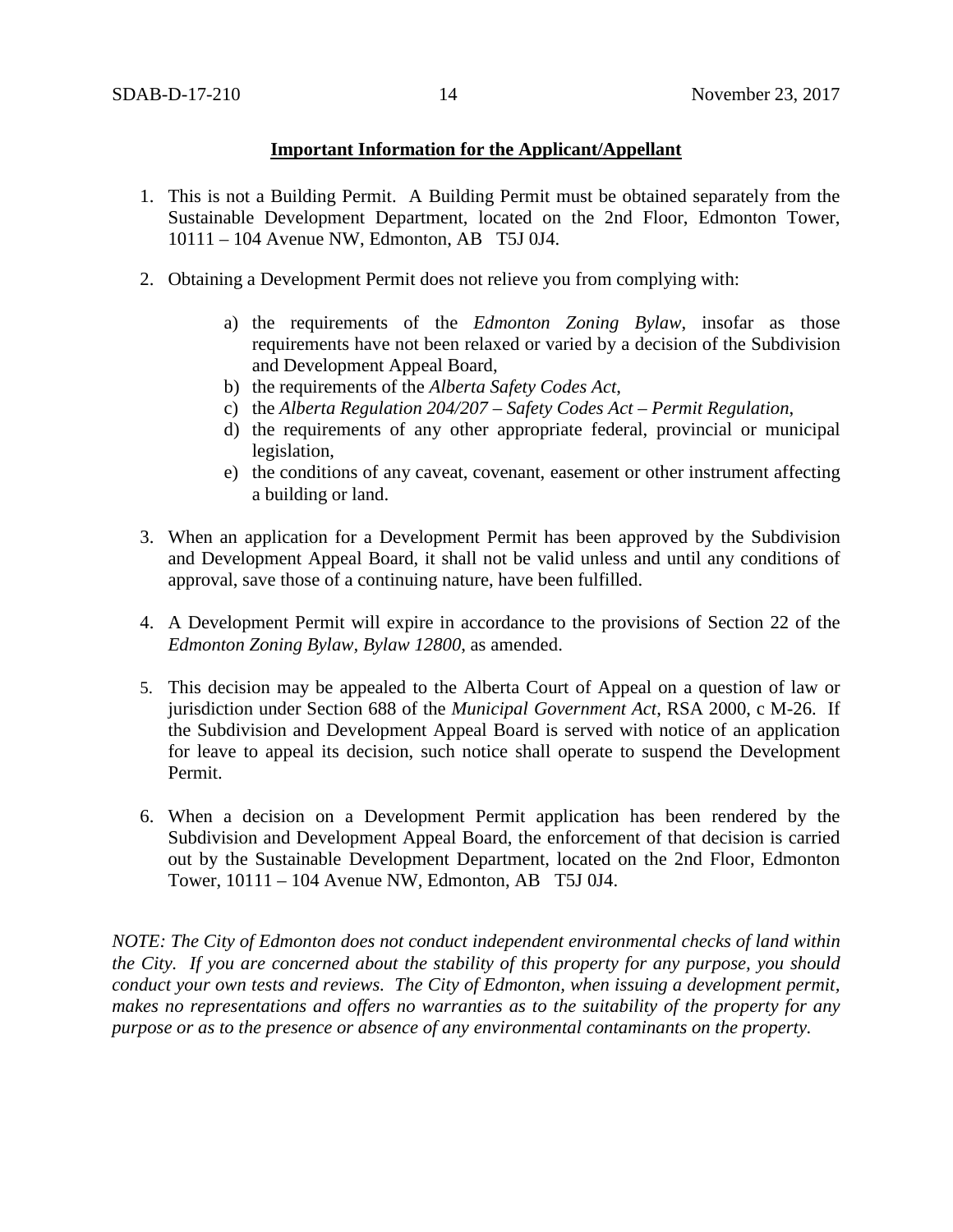

# **SDAB-D-17-208**

Project No. 154848241-004

To convert a Semi-detached House into four Dwellings of Apartment Housing was **WITHDRAWN**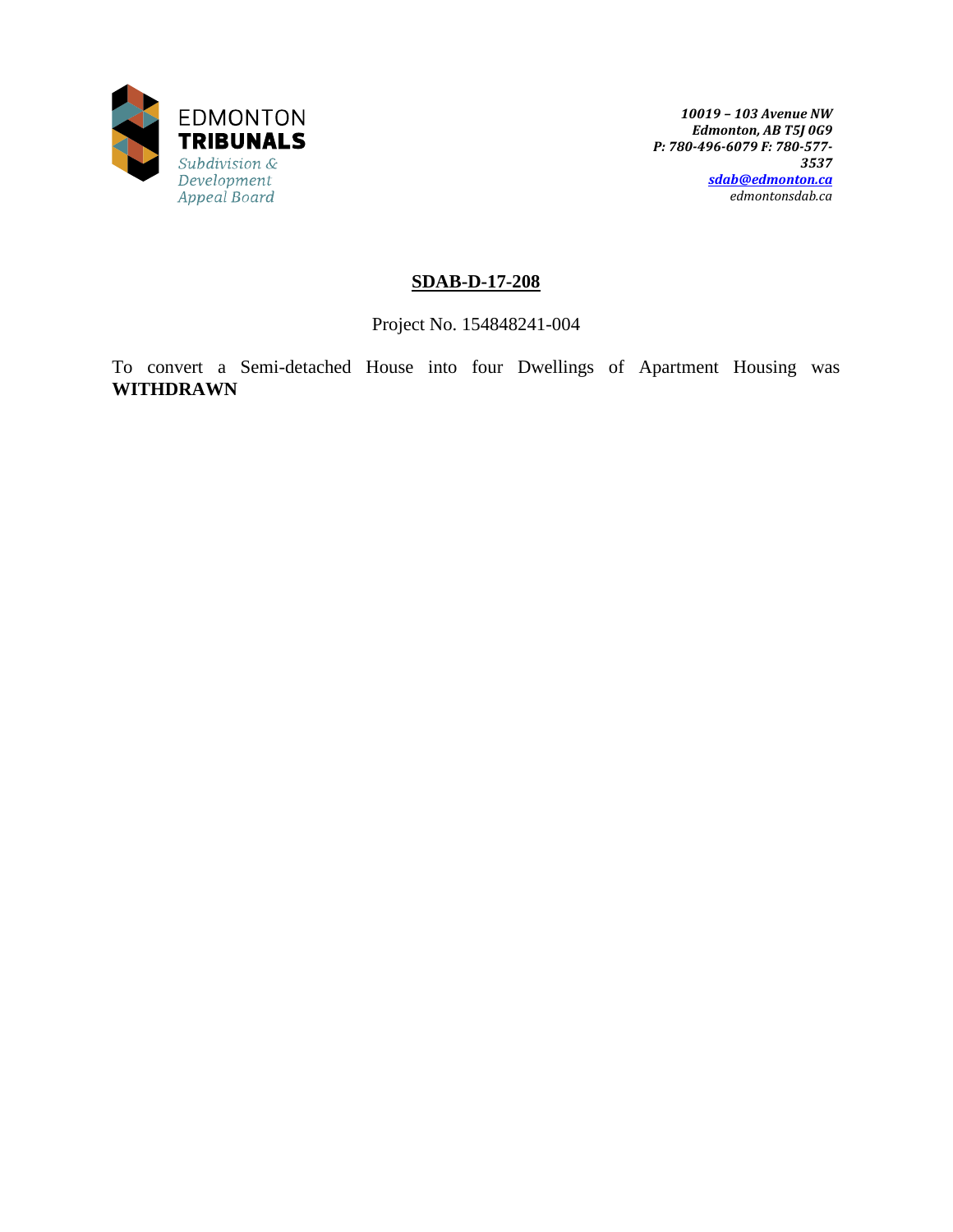

Date: November 23, 2017 Project Number: 258130328-001 File Number: SDAB-D-17-212

# **Notice of Decision**

[1] On November 8, 2017, the Subdivision and Development Appeal Board (the "Board") heard an appeal that was filed on October 13, 2017. The appeal concerned the decision of the Development Authority, issued on September 28, 2017, to refuse the following development:

> To convert three (3) Dwellings of Row Housing to a Lodging House (maximum 21 residents) and to construct interior alterations, existing without permits

- [2] The subject property is on Condo Common Area (Plan 1621602), located at 8804C 119 Avenue NW, within the RF3 Small Scale Infill Development Zone. The Mature Neighbourhood Overlay and the Alberta Avenue/Eastwood Area Redevelopment Plan apply to the subject property.
- [3] The following documents were received prior to the hearing and form part of the record:
	- Copy of the Development Permit application with attachments, proposed plans, and the refused Development Permit;
	- The Development Officer's written submissions; and
	- The Appellant's written submissions including a petition and letters of support.

# **Preliminary Matters**

- [4] At the outset of the appeal hearing, the Chairman confirmed with the parties in attendance that there was no opposition to the composition of the panel.
- [5] The Chairman outlined how the hearing would be conducted, including the order of appearance of parties, and no opposition was noted.
- [6] The appeal was filed on time, in accordance with Section 686 of the *Municipal Government Act*, RSA 2000, c M-26.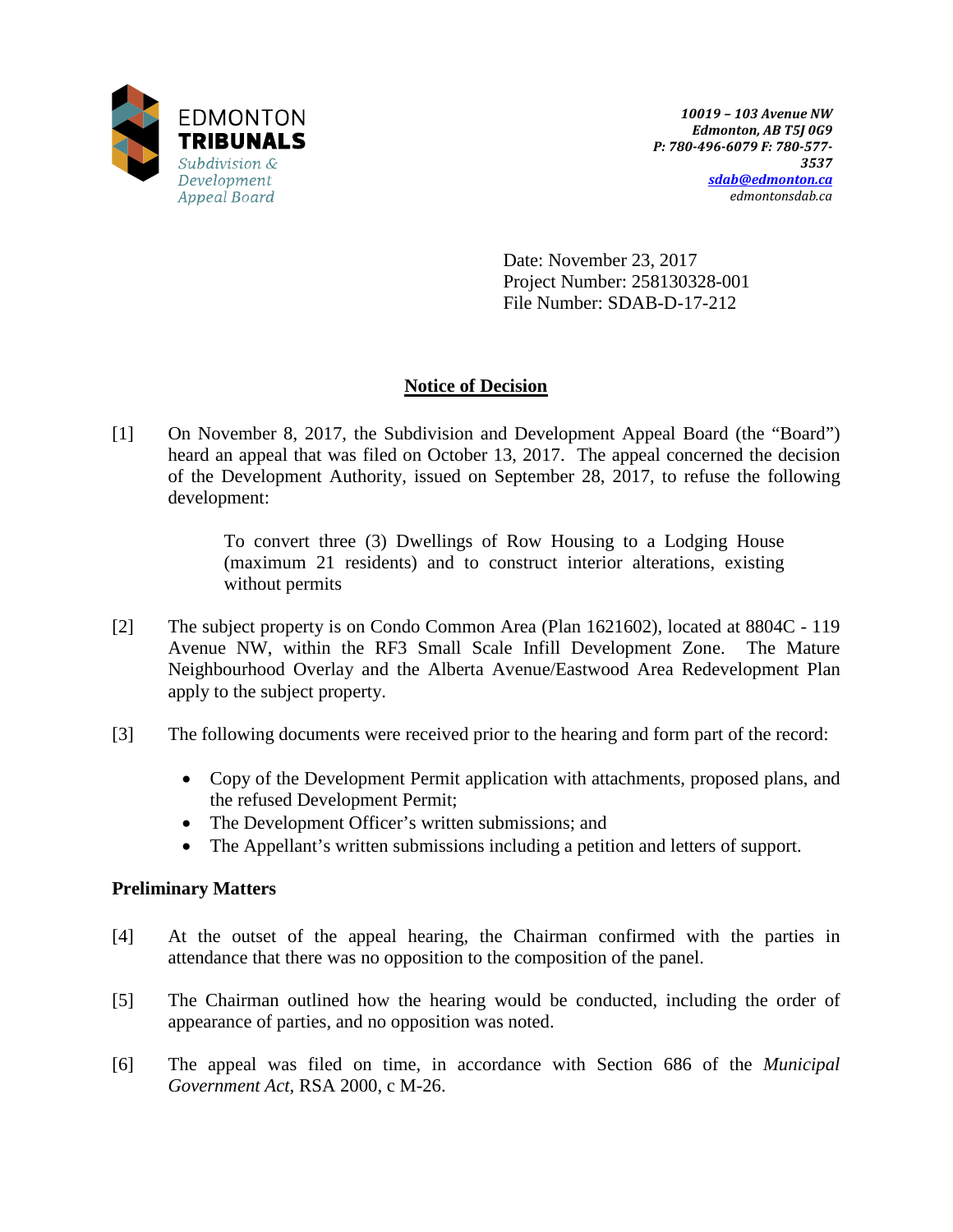#### **Summary of Hearing**

- *i) Position of the Appellant, Tsero Holdings Ltd.:*
- [7] The Appellant was represented by Mr. M. Melynchuk and Mr. S. Syskakis.
- [8] Mr. Melnychuk and Mr. Syskakis are both recovering addicts who want to give back to men struggling with addictions. The house for men in recovery was opened just over one year ago. Each Dwelling unit has 5 bedrooms, 2 ½ kitchens and 3 bathrooms. Seven men live in each unit.
- [9] The living arrangement is for like-minded men who want a new way of life. It starts with taking away the stress of all the costs associated with start-up rentals. Most of these men cannot qualify for any type of utilities or other types of service. As a result, they become overwhelmed and relapse.
- [10] The home has been designed for easy living, with rules and policies that ensure positive growth and the opportunity to become a productive and contributing member of society. The men are only governed by the house rules, such as abstinence and obeying curfews, and are otherwise free to come and go as they please to attend programs and meetings.
- [11] When they were notified that a complaint had been filed, City staff did not shut the house down but explained that they needed to apply for a development permit for a Lodging House Use. However, they did not agree that their house was a Lodging House. It was their assumption that a Lodging House is where someone rents a room and may have a communal shower.
- [12] In their view, the development is a home where brothers live together. The house is selffunded and does not receive any funding from government agencies.
- [13] Photographs of the house included in their supporting materials were referenced to illustrate the state and upkeep of the property. The residents take great pride in mowing the lawn and shoveling the snow. All units are separate from each other, with separate front and rear entrances.
- [14] They have spoken with neighbours, who have signed a petition and letters of support. Former residents of the home have also submitted letters of support. Many of the neighbours that they talked to were not even aware of how the dwellings were being used, demonstrating that the development has had little negative impact upon the neighbourhood.
- [15] There are many apartment buildings located in close proximity to their property and they tried without success to contact the owners.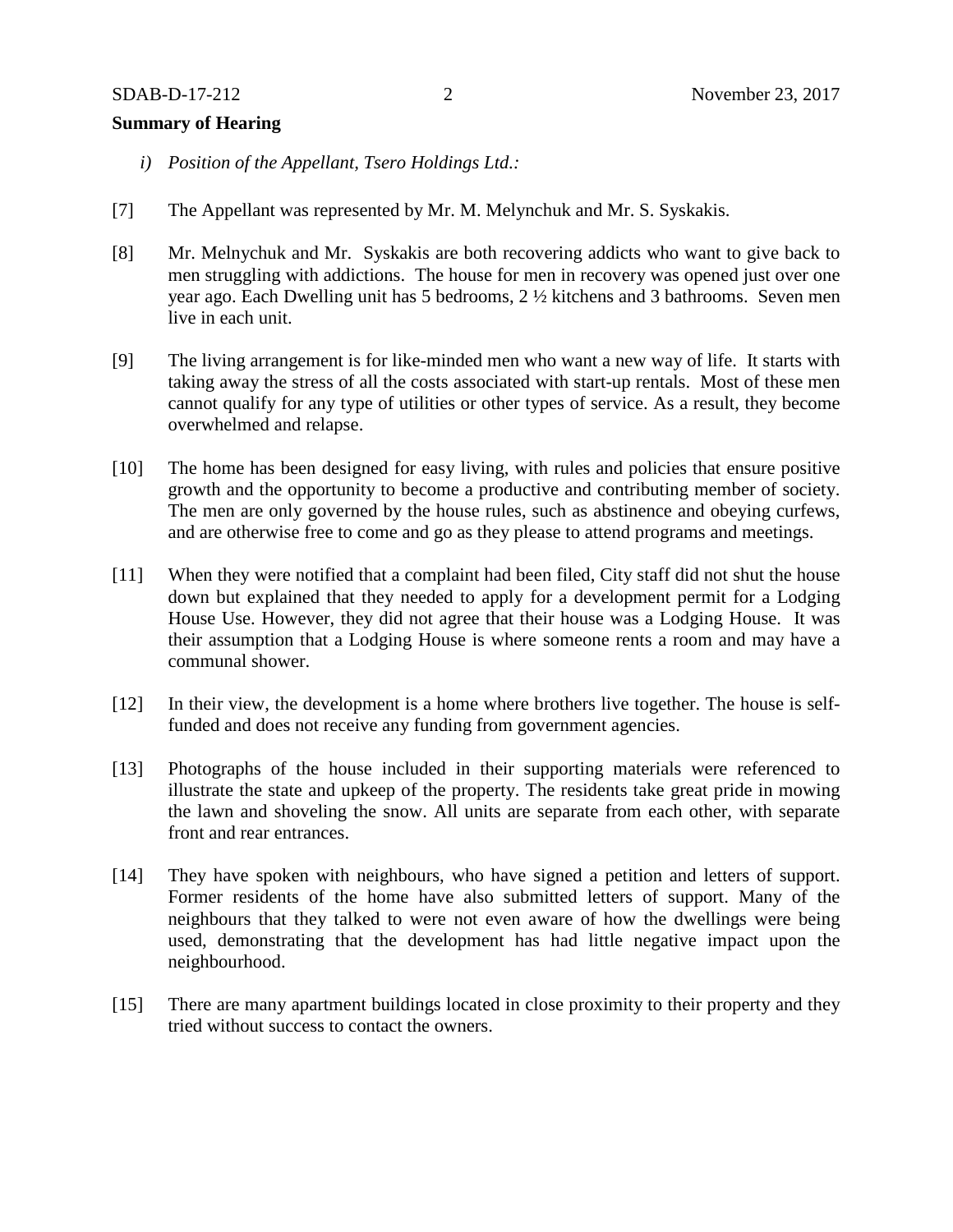- [16] Complying with the maximum allowed number of four sleeping units per Dwelling is not feasible. It is difficult to understand why they cannot continue to operate as they have for the past year based on the support of the neighbouring property owners.
- [17] At this point, the Presiding Officer reviewed both the Permitted Uses and Discretionary Uses listed in the RF3 Small Scale Infill Development Zone, as well as the definitions for Lodging House and Row Housing. It was noted that the restriction on the number of occupants is one of the determining factors.
- [18] In response, the Appellant explained that he was not aware of the restriction on the number of residents when the property was purchased. The subject property was purchased because it was suitable for his needs, and was located close to neighbourhood amenities, recovery meetings and public transit. He questioned how it would be allowable to have large families living in a Dwelling unit where the number of occupants would not be a concern, whereas the same number of non-related individuals living in a Lodging House would create concerns.
- [19] At this point the Presiding Officer referenced the definition of Household, and explained that if there were only three unrelated residents living together, then that unit might be considered a Household. However, adding more unrelated residents falls outside the scope of the definition of a Household and by extension, moves the Use from Row Housing to Lodging House. While the Board has the authority to vary development regulations, it cannot vary definitions or Use classes.
- [20] Since the proposed development has been characterized as a Lodging House, regulations governing Lodging Houses must be met. As the proposed development does not meet some of these regulations, the Appellant must explain why variances to those regulations would not unduly interfere with the amenities of the neighbourhood or neighbouring properties.
- [21] In response, the Appellant provided the following additional information:
	- a) There is an Apartment House located directly across the street where prostitution and drug use frequently occurs. By contrast, it was Mr. Melynchuk's opinion that his house is a positive entity in the community and has resulted in many illicit activities moving out of the neighbourhood. The majority of the home's residents also do not own or drive vehicles and therefore have no impact on traffic or parking in the area.
	- b) Reducing the number of residents will result in the sale of the property. Currently, two beds are provided in the larger master bedrooms to accommodate two residents. This is a desirable situation because it provides accountability and companionship that helps during the recovery process. Residents are moved into private rooms as they progress. Most residents stay at the home for a minimum of one year.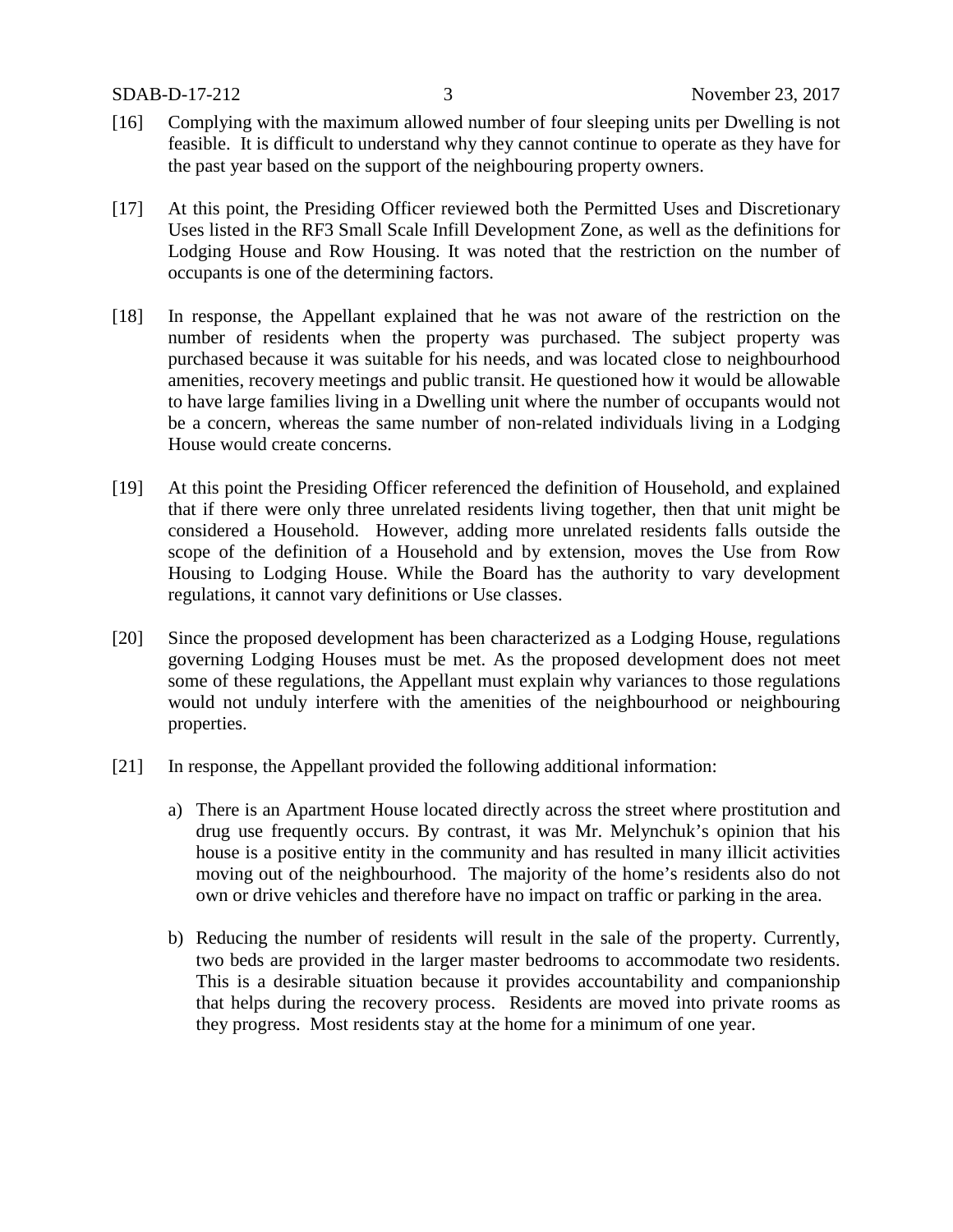- c) Central Edmonton is an ideal location for this type of development because there are seven recovery meetings operating within walking distance of this house and it is located close to public transit.
- d) Each unit is very comfortable and provides outdoor amenity space at the rear. There are three bedrooms located upstairs and two in the basement. Twenty-one residents is an ideal number and it was estimated that there are three beds are empty most of the time.
- e) Regarding density thresholds, the Development Officer would not provide information to them regarding the number or location of existing Special Residential Facilities located in this neighbourhood. Sustainable Development would not provide this information even if the purchase of another property was being considered.
- f) No one from the City of Edmonton discussed a possible re-zoning of the Site.
- *ii) Position of the Ms. F. Melnychuk:*
- [22] Ms. Melynchuk explained that Mr. M. Melynchuk is her son and she has dealt with addictions over many years.
- [23] She agrees that the operation of his house is an asset to the community. It is always kept clean and tidy.
- [24] Residents of the house receive the help that they need and shutting down the house would be a detriment to the neighbourhood and the City as a whole. It was her opinion that the operation of this house should be looked at as a model for the entire City.
- [25] They have been working through the permitting process since June 2017.
- [26] Mr. Melnychuk reviewed and accepted the recommended conditions included in the written submission of the Development Officer.
	- *ii) Position of the Development Authority:*
- [27] The Development Authority provided written submissions and did not attend the hearing

## **Decision**

[28] The appeal is **DENIED** and the decision of the Development Authority is **CONFIRMED**. The development is **REFUSED**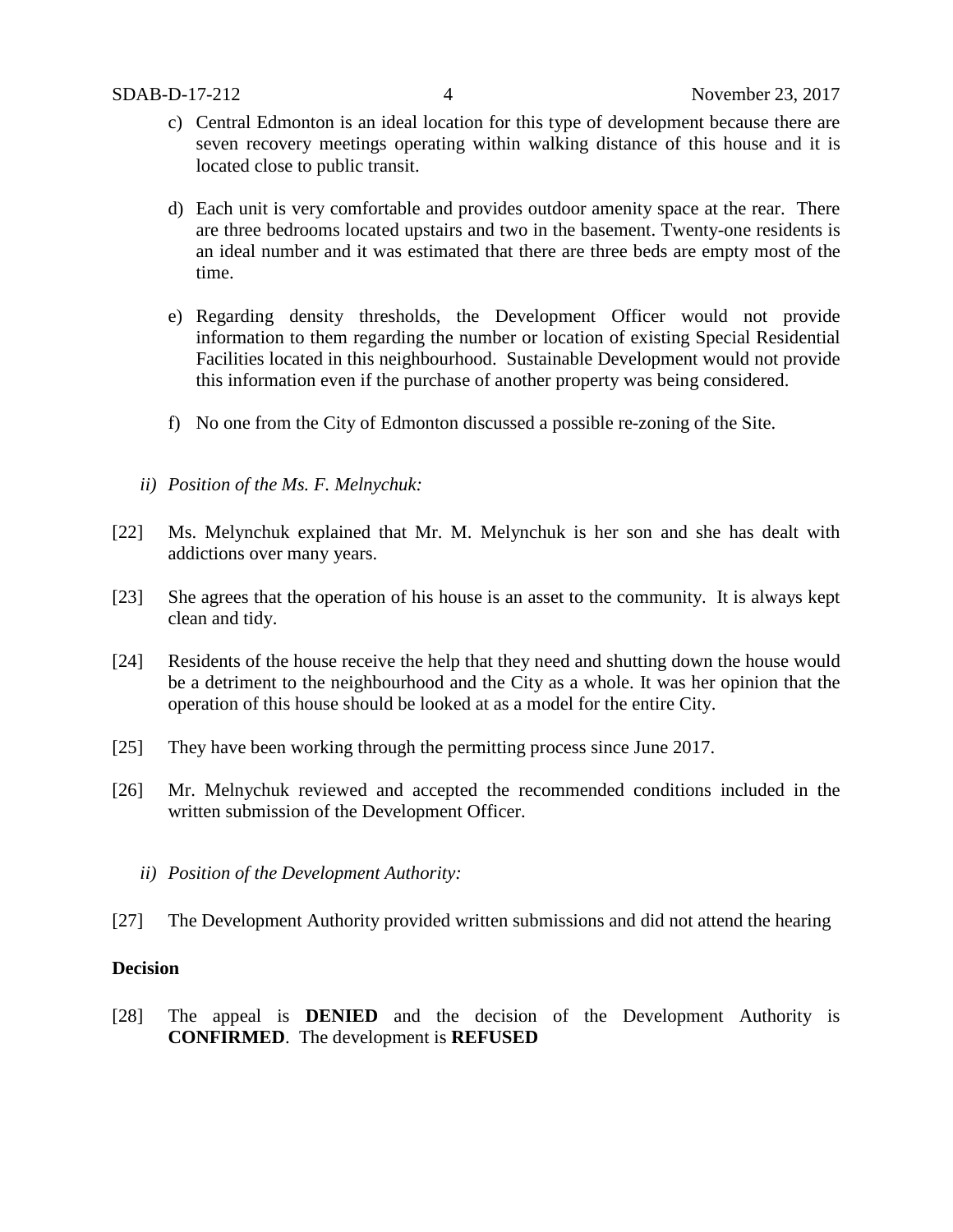## **Reasons for Decision**

- [29] The proposed development is to convert three Dwellings of Row Housing to a Lodging House (maximum 21 residents) and to construct interior alterations, existing without permits. The existing Row House is located on a single lot in the RF3 Small Scale Infill Development Zone. The single lot contains a three Dwelling Row House.
- [30] A Lodging House is a Discretionary Use in the RF3 Small Scale Infill Development Zone.
- [31] The proposed development is to allow congregate living for 21 residents within 15 Dwelling units. Based on the evidence provided, the residents are non-related persons living in a congregate living situation. Each of the three existing row house dwellings have five sleeping units and up to seven non-related residents.
- [32] The Board considered the following definitions contained in the *Edmonton Zoning Bylaw:*
	- a) Section  $6.1(56)$  states:

#### **Household** means:

- i. one or more persons related by blood, adoption, foster care, marriage relationship; or
- ii. a maximum of three unrelated persons;

all living together as a single social and economic housekeeping group and using cooking facilities shared in common.

For the purposes of this definition, two people living together in an adult interdependence relationship shall be deemed to be in a marriage relationship and each of the relatives of the parties to an adult interdependence relationship shall be considered to be related to the partners and to the other relatives thereof. One domestic worker or one boarder may be deemed the equivalent of a blood relative.

b) Section  $6.1(31)$  states:

**Dwelling** means a self-contained unit comprised of one or more rooms accommodating sitting, sleeping, sanitary facilities, and a principal kitchen for food preparation, cooking, and serving. A Dwelling is used permanently or semi-permanently as a residence for a single Household.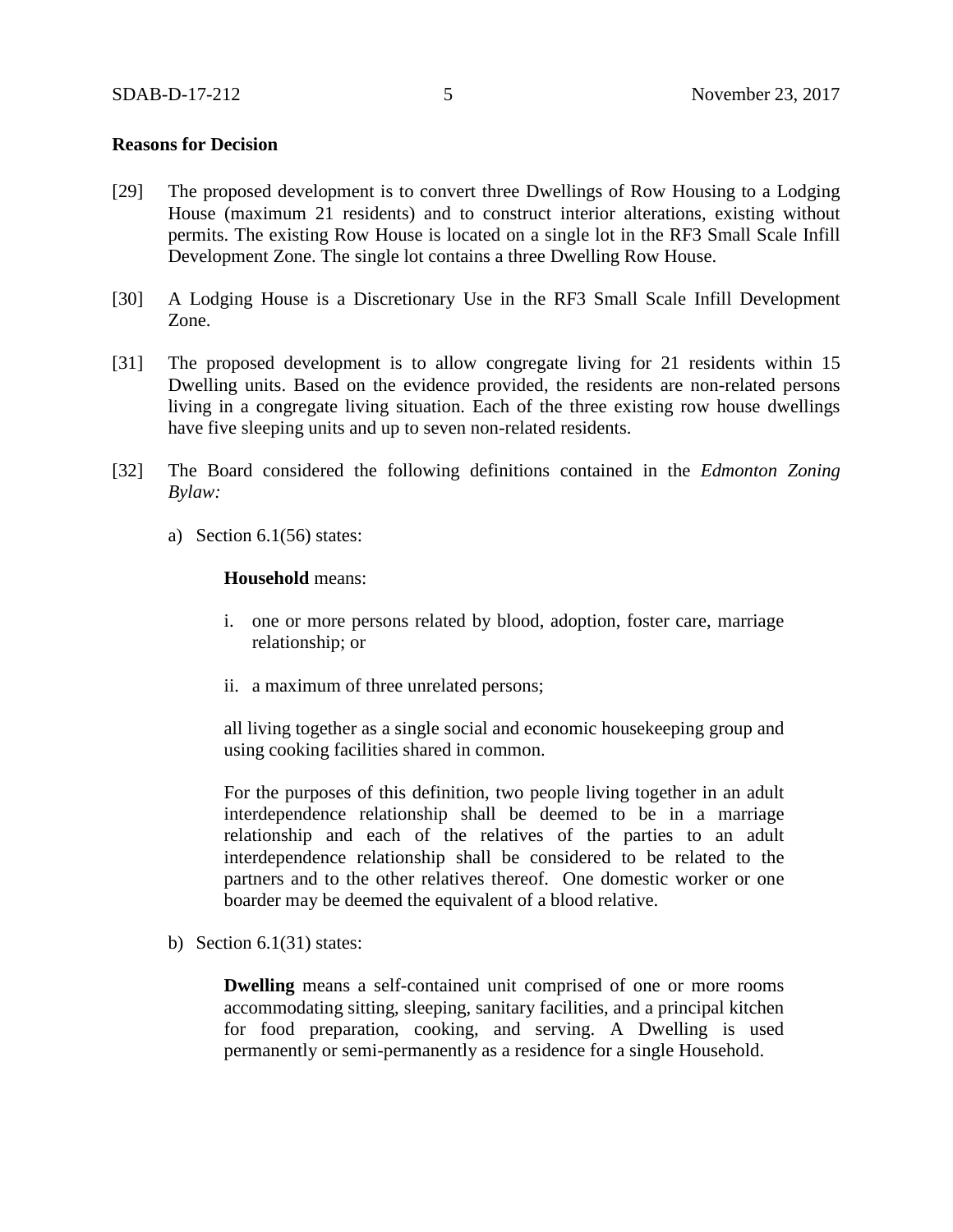c) Section 6.1(18) states:

**Congregate Living** means four or more individuals occupying Sleeping Units in a building where the occupants share access to facilities such as cooking, dining, laundry, or sanitary facilities. Typical Uses where Congregate Living is found include Fraternity and Sorority Housing, Group Homes, Limited Group Homes, and Lodging Houses.

d) Section 7.2(5) states:

**Row Housing** means development consisting of a building containing a row of three or more Dwellings joined in whole or in part at the side only with no Dwelling being placed over another in whole or in part. Individual Dwellings are separated from one another by a Party Wall. Each Dwelling has separate, individual, and direct access to Grade. This Use does not include Stacked Row Housing or Blatchford Townhousing.

e) Section 7.3(6) states:

**Lodging Houses** means a building or part of building, used for Congregate Living, containing Sleeping Units and four or more persons, and where there is no provision of on-site care, treatment or professional services of a physical or mental health nature. This Use does not include Extended Medical Treatment Services, Detention and Correction Facilities, Fraternity and Sorority Housing, Group Homes, and Limited Group Homes.

- [33] Based on a review of these definitions, the submitted plans and the evidence provided, the Board finds that the proposed Use fits the definition of a Lodging House which is a Discretionary Use in the RF3 Small Scale Infill Development Zone.
- [34] This finding confirms for the Appellant that the proposed Use is a Lodging House and that the scope of the development permit application was correct.
- [35] City Council has included extensive development regulations for a Lodging House Use in the *Edmonton Zoning Bylaw*, both generally and specifically for the RF3 Small Scale Infill Development Zone.
	- a) Section 76 provides as follows:

# **76. Lodging Houses**

In addition to the regulations in Section 96 of this Bylaw, Lodging Houses shall comply with the following regulations: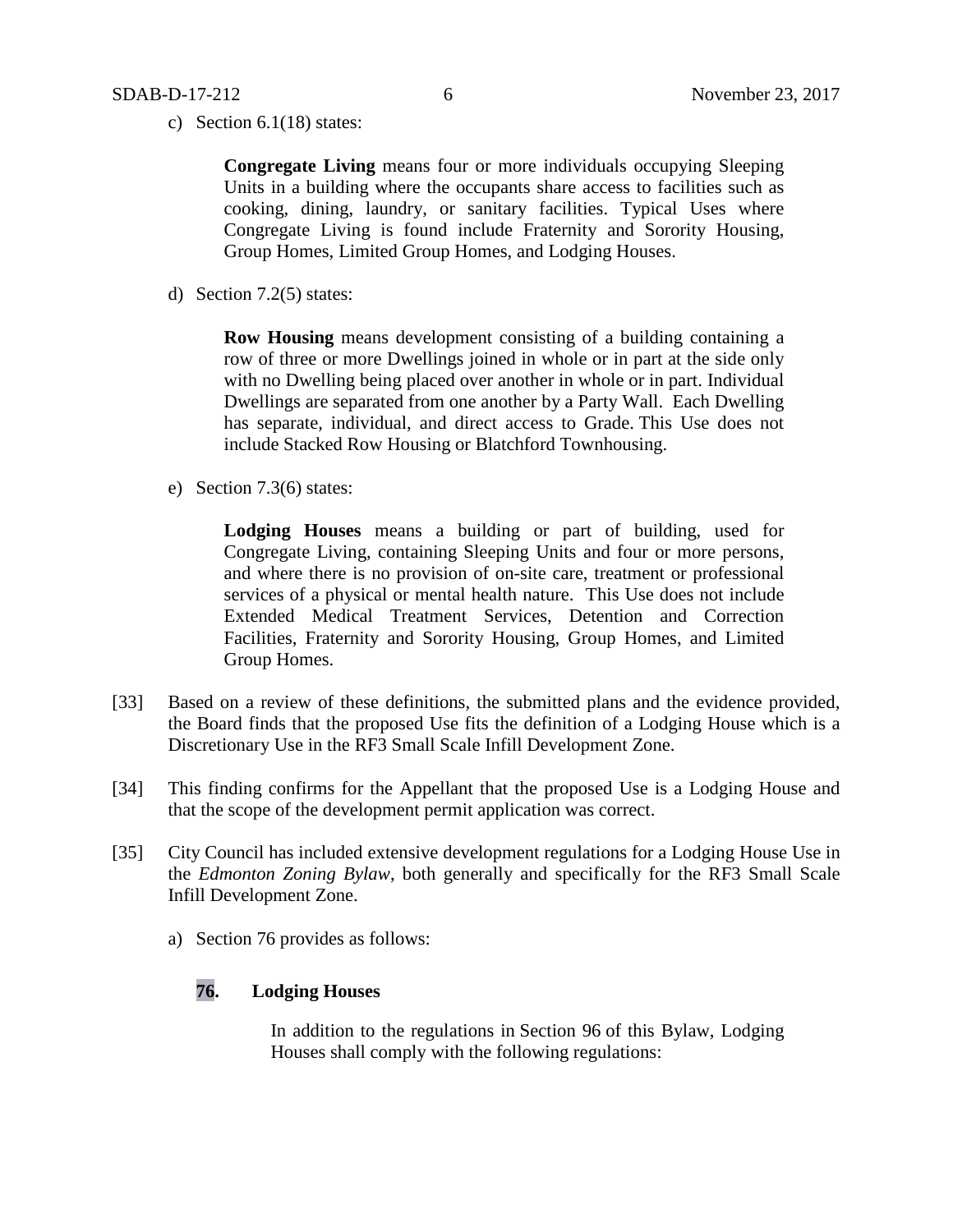- 1. The maximum occupancy of a Lodging House in a Zone where Lodging Houses are a Discretionary Use shall be a maximum of 6 residents;
- 2. The maximum occupancy of a Lodging House in a Zone where Lodging Houses are a Permitted Use shall be the greater of 6 residents or 1 resident per 60 m2 of Lot size;
- 3. The Development Officer may restrict the occupancy of a Lodging House to less than the maximum number of residents allowed having regard for the threshold purpose identified in Section 96, the level of traffic generation, parking demand, and frequency of visits by emergency vehicles relative to that which is characteristic of the Zone in which the Lodging House is located;
- 4. A Lodging House shall be developed as either a purpose-built freestanding structure, or Single Detached Housing converted for the purpose, or part of an Apartment Housing development;
- 5. A Lodging House may be located in Duplex Housing or Semidetached Housing converted for the purpose in a Zone where Lodging Houses are a Permitted Use and both units are operated by a single provider;
- 6. In a Zone where Lodging Houses are a Permitted Use and where more than 12 Sleeping Units are allowed in a development, Sleeping Units may include limited food preparation facilities such as bar fridge, mini-sink, and microwave;
- 7. No Major Home Based Business, Secondary Suite, Garden Suite or Garage Suite shall be permitted as part of a Lodging House development or on the Site of such development;
- 8. Where a Lodging House is designed as a freestanding structure it shall be of a size, scale, and outward appearance that is typical of surrounding residential development; and
- 9. Increases in vehicular traffic generation and parking demand must be to the satisfaction of the Development Officer and/or Transportation Services.
- b) Section 96 provides as follows:

# **96. Fraternity and Sorority Housing, Limited Group Homes, Group Homes, and Lodging Houses Thresholds**

1. Special Residential Facilities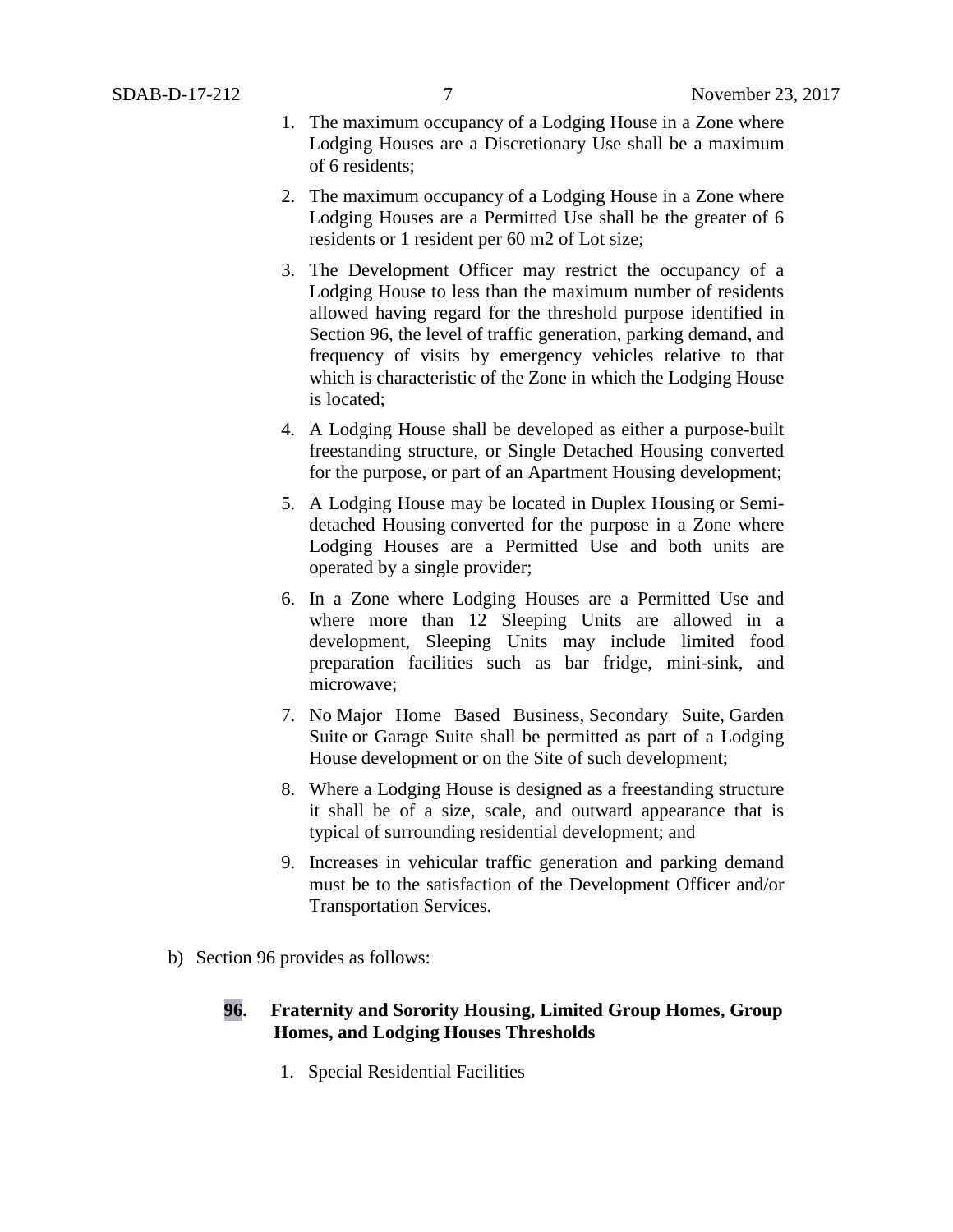For the purpose of this section, Fraternity and Sorority Housing, Group Homes, Limited Group Homes, and Lodging Houses shall be collectively referred to as Special Residential Facilities. Group Homes developed in combination with Apartment Housing either in one building or on one Site, and which meet the criteria of Section 94, Supportive Community Provisions, shall be exempt from the requirements of subsection 96(3)(b) and (c) of this Bylaw.

2. Threshold Purpose

The purpose of the Fraternity and Sorority Housing, Limited Group Homes, Group Homes, and Lodging Houses Thresholds is to:

- a) ensure that the capacity of any neighbourhood to accommodate Special Residential Facilities is not exceeded;
- b) ensure that Special Residential Facilities are available in all neighbourhoods; and
- c) protect existing Special Residential Facilities from concentration that could impair their proper functioning.
- 3. General Regulations

Special Residential Facilities shall comply with all thresholds contained in this Section in addition to any other regulations in this Bylaw including any relevant Special Land Use Provisions that apply. In all cases, the most restrictive threshold shall apply.

- a) When determining the threshold for the number of Special Residential Facilities per neighbourhood, a maximum of 3 facilities per 1000 persons shall be allowed in any neighbourhood.
- b) When determining the threshold for the number of Special Residential Facilities by Use per block.
	- i. a maximum of 2 Special Residential Facilities shall be allowed on a single block in a residential Zone;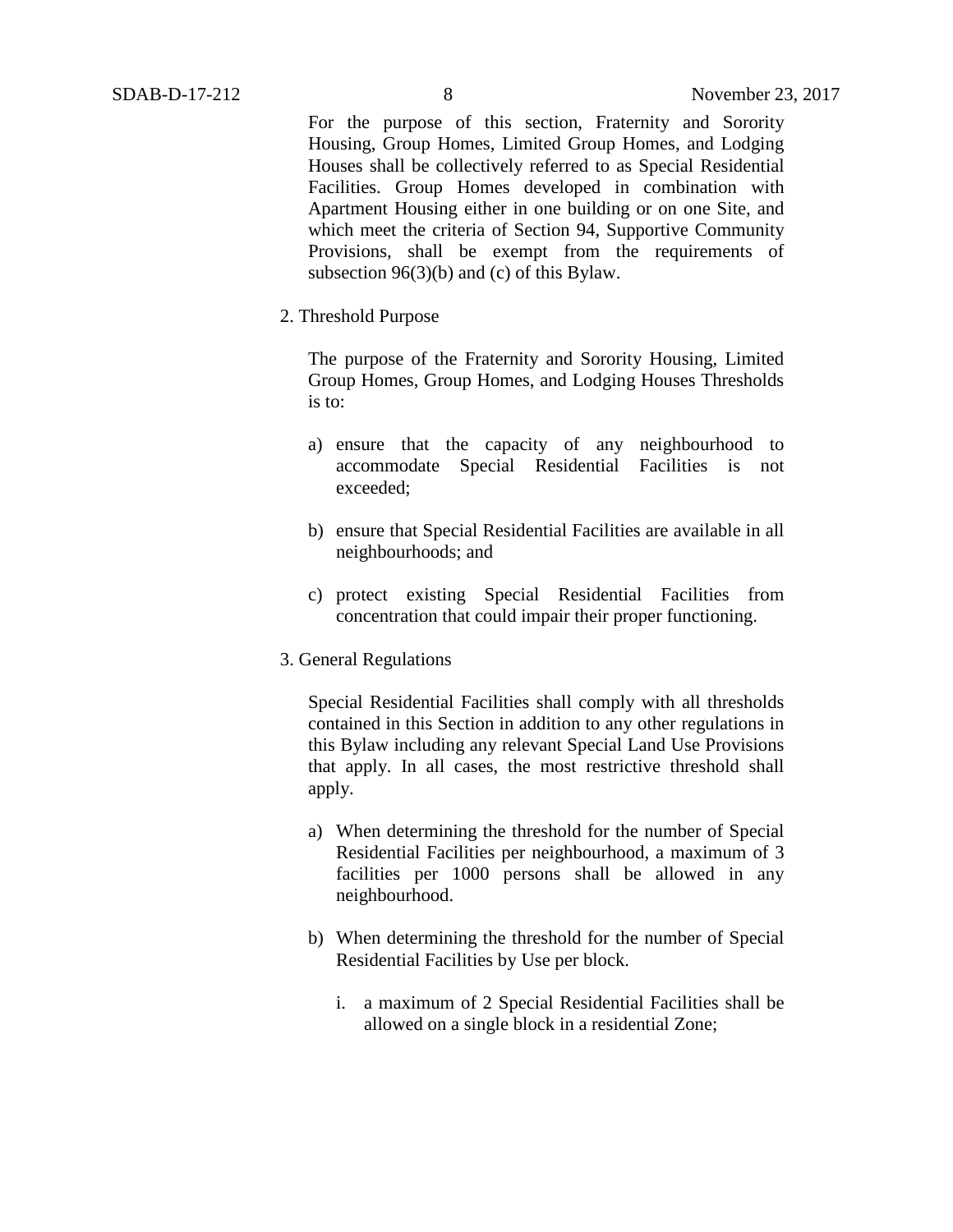- ii. a maximum block length of 150 m measured from the nearest intersection shall be used to determine this threshold.
- c) When determining the threshold for the number of residents of Special Residential Facilities per opposing block face;
	- i. accommodation for a maximum of 12 residents shall be allowed on an opposing block face in Special Residential Facilities in any residential Zone where either Group Homes or Lodging Houses are a Discretionary Use;
	- ii. accommodation for a maximum of 30 residents shall be allowed on an opposing block face in Special Residential Facilities in any residential Zone where either Group Homes or Lodging Houses are a Permitted Use; and
	- iii. a maximum block face length of 150 m measured from the nearest intersection shall be used to determine this threshold.
- 4. Density

For the purposes of calculating Density for a Group Home or Lodging House each Sleeping Unit shall be considered a Dwelling when a development contains seven or more Sleeping Units.

5. Register

For the purpose of applying these regulations the Development Officer shall maintain a register of all approved Special Residential Facilities. The register shall include the address of the facility, maximum occupancy of the facility, and any other necessary information."

c) Section 140.4(25) provides as follows:

For Lodging Houses, the following regulations shall apply:

a. no more than four Sleeping Units may be developed, whether or not in combination with a Dwelling;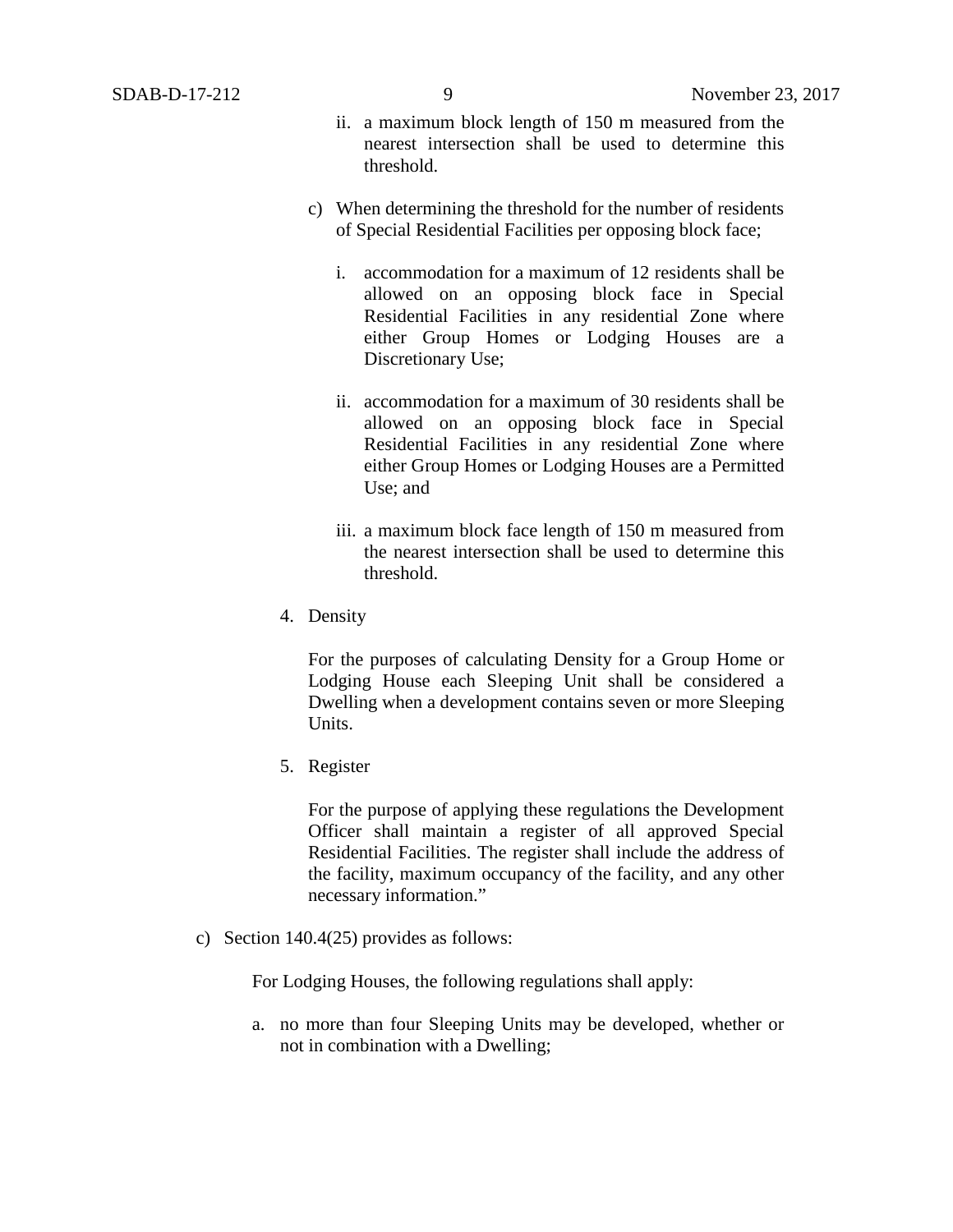- b. the minimum Site area shall be 360 m2 in all cases and the Site area shall be comprised of the aggregate of 200 m2 for each Sleeping Unit, or for each of the Dwelling and each Sleeping Unit when they are in combination; and
- c. the Development Officer shall exercise discretion with respect to the number of Sleeping Units developed, having regard to the character and density of existing Residential Uses.
- [36] The Development Authority refused the development permit application because it violates many of the above development regulations, specifically:
	- a) It has 15 sleeping units instead of four, pursuant to Section 140.4(25)(a);
	- b) A deficiency in the minimum required Site Area, pursuant to Section  $140.4(25)(b)$ ; and
	- c) The proposed development exceeds the threshold for the number of Special Residential Facilities per neighbourhood, pursuant to Section 96.3(a).
- [37] The only evidence provided to the Board regarding thresholds was contained in the written submission of the Development Officer, indicating that this neighbourhood has a population of 4,304 people. Based on that number, section 96.3(a) only permits a maximum of 12.9 Congregate Living facilities to be located in this neighbourhood. The Development Officer provided information that there are currently 13 approved Congregate Living facilities located in this neighbourhood and an additional three pending accepted applications for Congregate Living in this area.
- [38] The proposed development is for 21 occupants which exceeds the maximum allowable occupancy of six residents under section 76 of the Zoning Bylaw.
- [39] Section 76.4 states that a Lodging House shall be developed as either a purpose-built freestanding structure, or Single Detached Housing converted for the purpose, or part of an Apartment Housing development. The conversion of a Row House development to a Lodging House is not permitted.
- [40] The proposed development also does not comply with the minimum required number of on- site parking spaces, pursuant to Section 54.2 and Schedule 1.
- [41] The Board finds that the intensity of the proposed development far exceeds what is allowed under the development regulations for a Lodging House.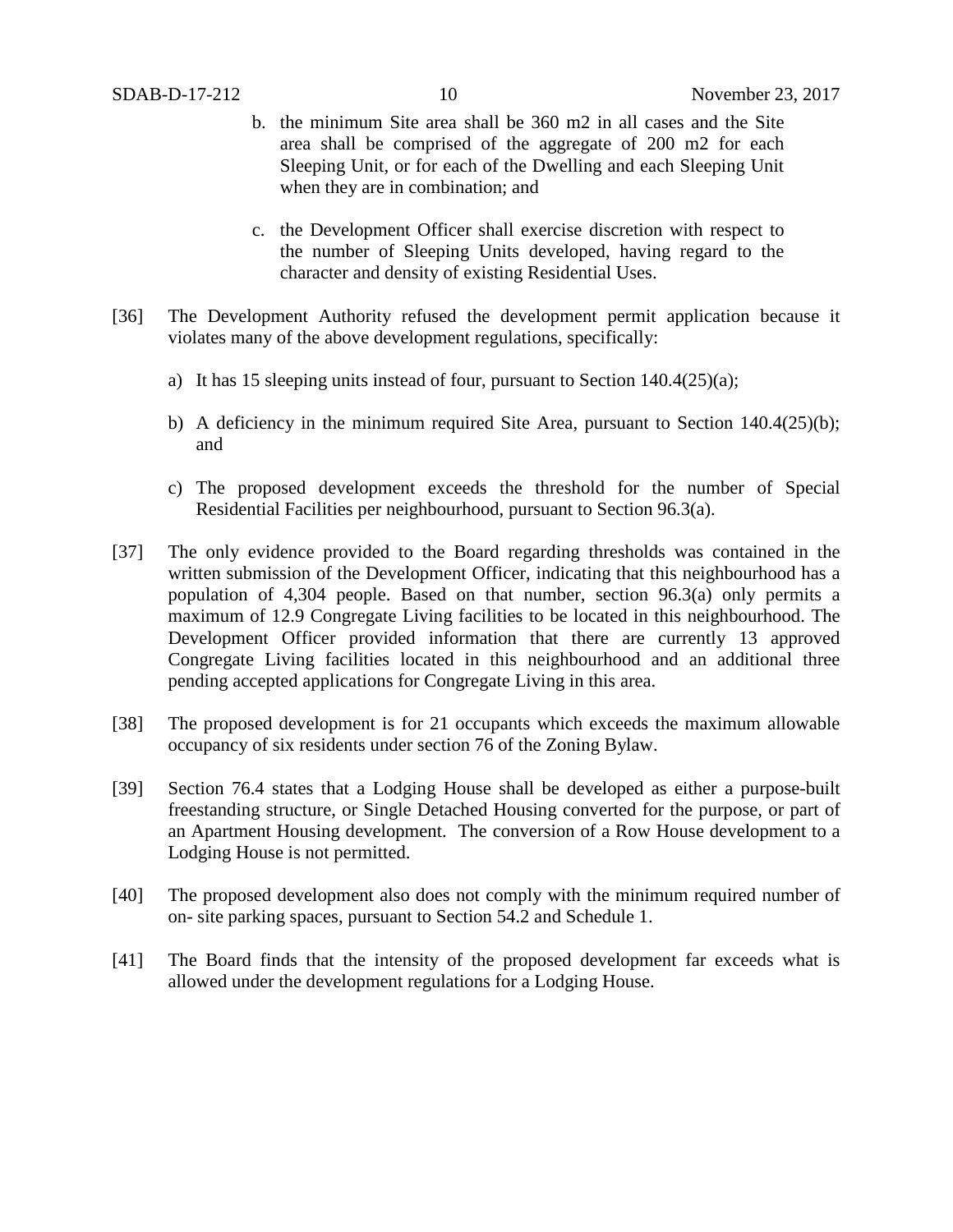- [42] The Board also notes that the General Purpose of the RF3 Zone is to "provide for Single Detached Housing and Semi-detached Housing while allowing small-scale conversion and infill redevelopment to buildings containing up to four Dwellings under certain conditions, and including Secondary Suites and Garden Suites". It is clearly not the purpose of the RF3 Zone to include a development that operates at the level of intensity as the proposed development.
- [43] The variances required in order to allow the proposed development to proceed are extensive. It would be necessary to vary every applicable regulation contained in Section 76, Section 96 and Section 140.4(25) of the *Edmonton Zoning Bylaw*.
- [44] While considering the request for variances, the Board had very little evidence upon which to base a decision. The lack of opposition from affected property owners and the verbal assurances provided by the current operators of the Lodging House (that has been operating without a development permit for approximately one year), as well as letters of support from current and former residents of the Lodging House indicated to the Board that it may be appropriate to grant the required variances.
- [45] However, the Board was forced to make a decision without any additional evidence. The Board expresses regret that the Development Authority did not attend the hearing and the information contained in the written submission was limited. The Board, however, is required to make a decision based upon the evidence provided.
- [46] Granting variances of the magnitude requested, to allow an increase from 6 unrelated occupants to 21 unrelated occupants will significantly increase the intensification of Use and does not comply with the General Purpose of the RF3 Zone. For this reason, the Board finds that it is not appropriate to grant the required variances for a Discretionary Use in the RF3 Zone. Even a fully compliant Lodging House would be subject to the discretion of the Development Authority and the Board. A development of this magnitude and intensity does not allow the Board to apply its discretionary power without substantial evidence of compatibility, which was not provided to the Board.
- [47] The Board also requires substantive evidence that the requested variances that would significantly intensify the Use would not unduly interfere with the amenities of the neighbourhood nor materially interfere with or affect the use, enjoyment or value of neighbouring parcels of land. Based on a lack of evidence in this regard, the Board has not granted the required variances and the appeal is denied.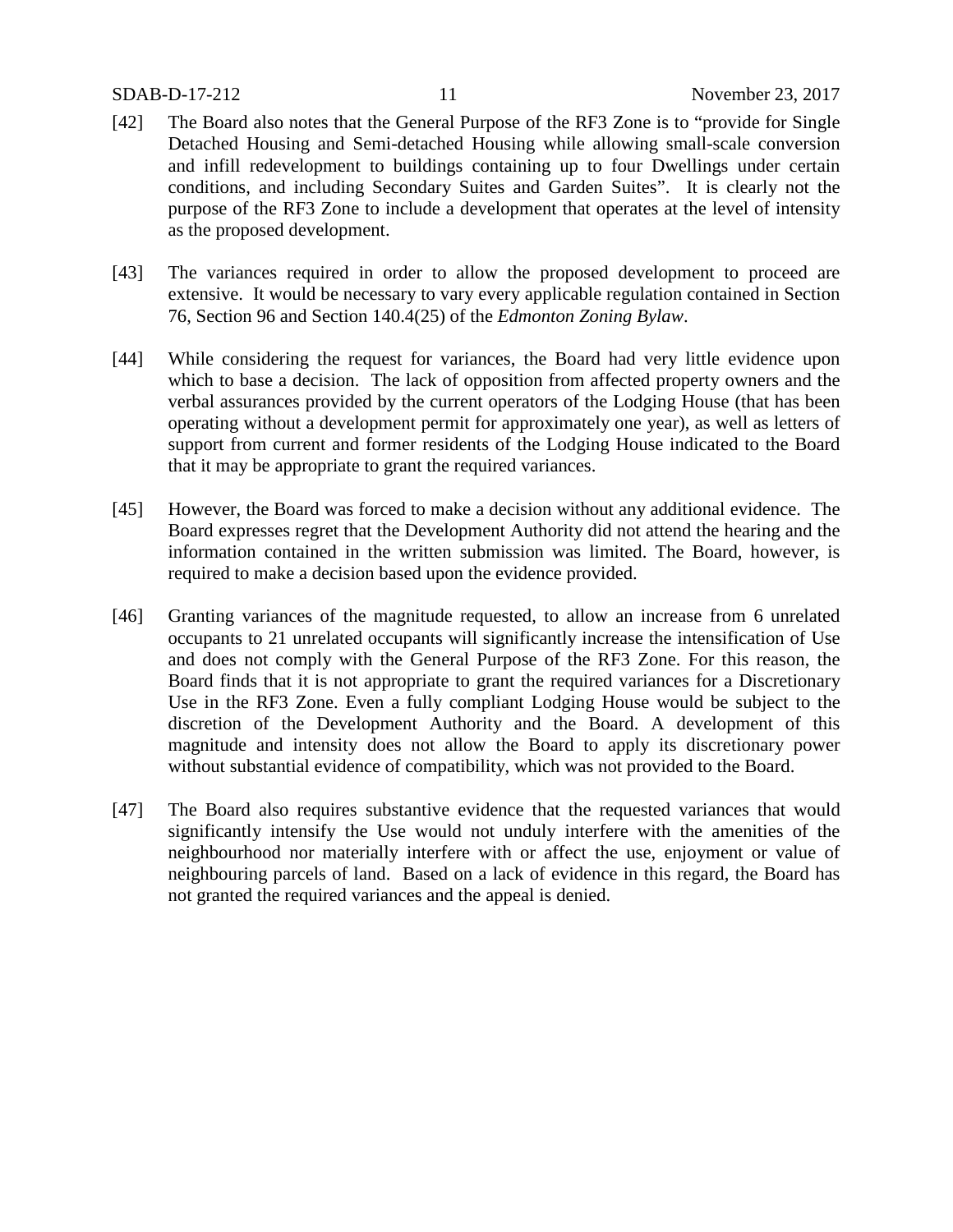[48] The Board does note that the existing Lodging House operated by this particular Appellant provides a valuable service to the community. The Appellant may have other recourse directly to City Council through a rezoning application as this Board does not have the authority to rezone a Site, nor to approve a Use that is not listed in a zone.

> Mr. I. Wachowicz, Chairman Subdivision and Development Appeal Board

Board members in attendance: Mr. V. Laberge, Mr. A. Bolstad, Ms. D. Kronewitt-Martin, Mr. R. Hobson